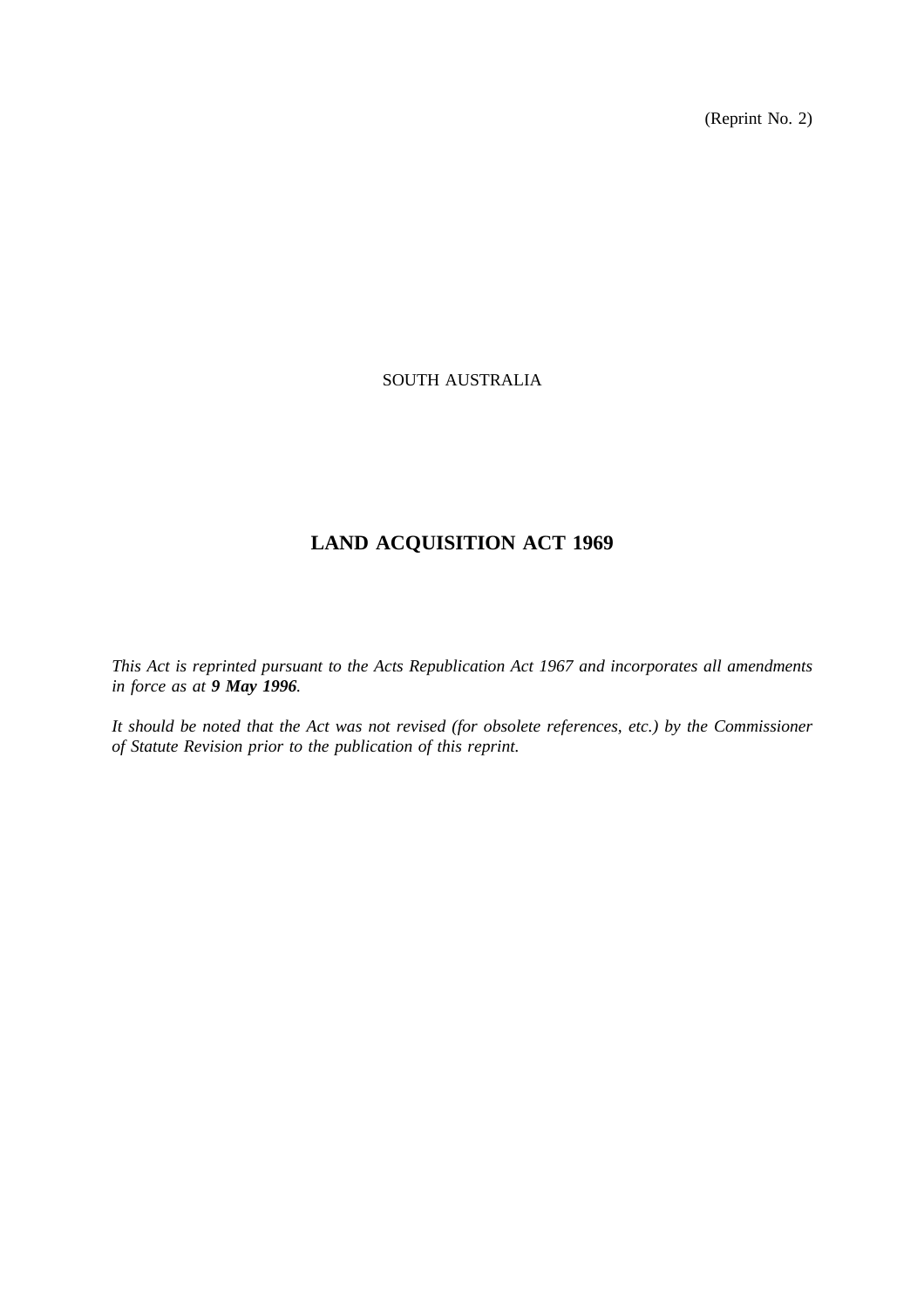## **SUMMARY OF PROVISIONS**

#### **PART 1 PRELIMINARY**

- 1. Short title
- 
- 2. Commencement<br>3. Object of this A Object of this Act
- 6. Interpretation
- 7. Application<br>8. Real Proper
- 8. Real Property Act does not derogate from application of Act 9.<br>Act does not apply to resumption of land
- Act does not apply to resumption of land

#### **PART 2**

## **PROPOSAL TO ACQUIRE LAND**

- 10. Notice of intention to acquire land
- 11. Explanation of acquisition scheme may be required<br>12. Right to object
- Right to object
- 13. Notice of fact that land is subject to acquisition must be given<br>14. Notice where land is under the Real Property Act
- Notice where land is under the Real Property Act

#### **PART 3 ACQUISITION OF LAND**

- 15. Acquisition by agreement, etc.<br>16. Notice of acquisition
- 16. Notice of acquisition<br>17. Modification of instru
- Modification of instruments of title

#### **PART 4**

## **NEGOTIATION AND COMPENSATION**

#### **DIVISION 1—ACQUISITION OF NATIVE TITLE LAND FOR PRIVATE PURPOSE**

- 18. Application of Division
- 19. Negotiation about acquisition of native title land
- 20. Application for determination if no agreement
- 21. Criteria for making determination
- 22. Overruling of determinations

#### **DIVISION 2—COMPENSATION**

- 23. Negotiation of compensation
- 23A. Offer of compensation and payment into court<br>23B. Agreement
- 23B. Agreement<br>23C. Reference of
- 23C. Reference of matters into court<br>23D. Resolution of question of native
- Resolution of question of native title compensation in certain cases
- 24. Entry into possession<br>25. Principles of compension
- Principles of compensation
- 26. Application of compensation

#### **PART 4A RE-HOUSING COMMITTEE**

- 26A. Establishment of Committee
- 26B. Conditions on which members hold office
- 26C. Remuneration, etc.<br>26D. Procedure at meeti
- Procedure at meetings
- 26E. Saving provision
- 26F. Officers and employees<br>26G. Application to Committee
- Application to Committee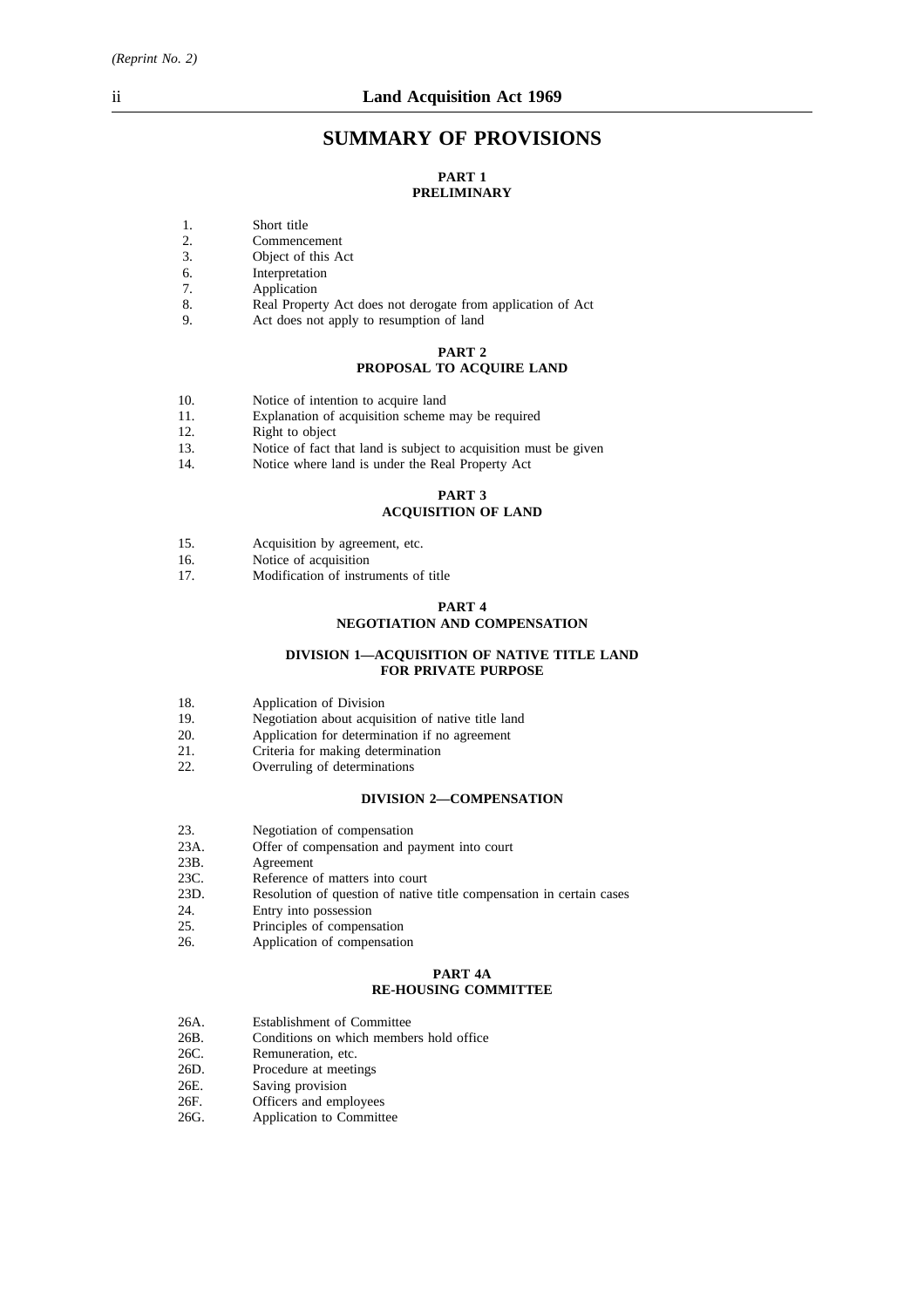#### **PART 5**

## **POWERS OF ENTRY AND TEMPORARY OCCUPATION**

- 27. Powers of entry<br>28. Temporary occu
- 28. Temporary occupation<br>28A. Exercise of powers une
- 28A. Exercise of powers under this Part in relation to native title land<br>29. Compensation for entry or temporary occupation
- Compensation for entry or temporary occupation

#### **PART 6 MISCELLANEOUS**

- 30. Powers of inspection
- 31. Giving of notice and other documents
- 32. Persons of limited juristic capacity
- 33. Interest<br>35. Authori
- 35. Authority may dispose of surplus land
- $\rm{Costs}$
- 37. Summary of procedure<br>38. Regulations
- **Regulations**

#### **APPENDIX LEGISLATIVE HISTORY**

*(Reprint No. 2)*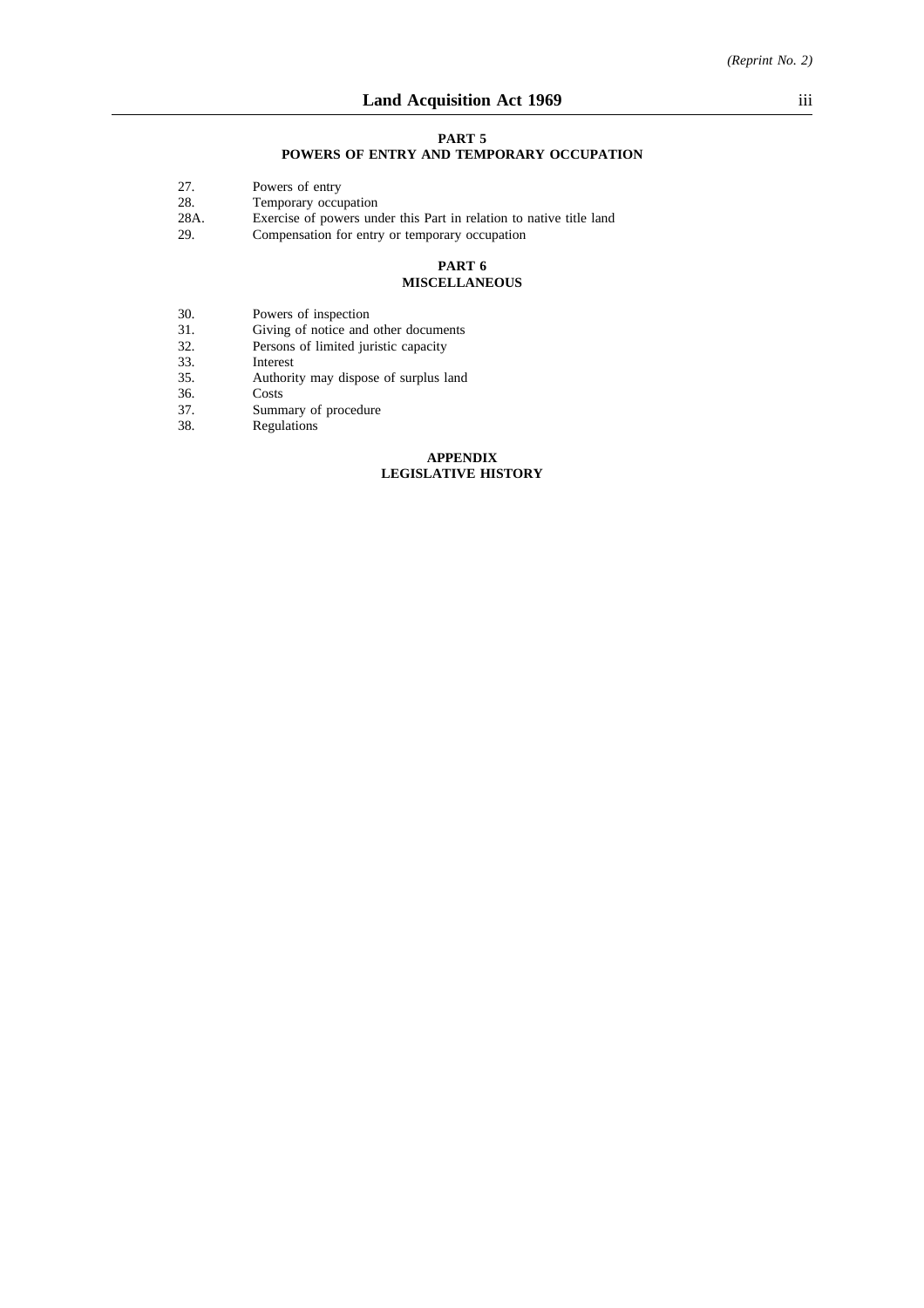# **LAND ACQUISITION ACT 1969**

being

Land Acquisition Act 1969 No. 93 of 1969 [Assented to 11 December 1969]<sup>1</sup>

as amended by

Land Acquisition Act Amendment Act 1972 No. 126 of 1972 [Assented to 30 November 1972]<sup>2</sup> Land Acquisition Act Amendment Act 1990 No. 71 of 1990 [Assented to 20 December 1990]<sup>3</sup> Land Acquisition (Native Title) Amendment Act 1994 No. 87 of 1994 [Assented to 15 December 1994]<sup>4</sup>

- <sup>1</sup> Came into operation 28 May 1970: *Gaz*. 28 May 1970, p. 1954.
- <sup>2</sup> Came into operation 8 February 1973: *Gaz*. 8 February 1973, p. 439.
- <sup>3</sup> Came into operation 1 July 1991: *Gaz*. 20 June 1991, p. 1918.
- <sup>4</sup> Came into operation 9 May 1996: *Gaz*. 9 May 1996, p. 2440.

#### *NOTE:*

- *Asterisks indicate repeal or deletion of text.*
- *For the legislative history of the Act see Appendix. Entries appearing in the Appendix in bold type indicate the amendments incorporated since the last reprint.*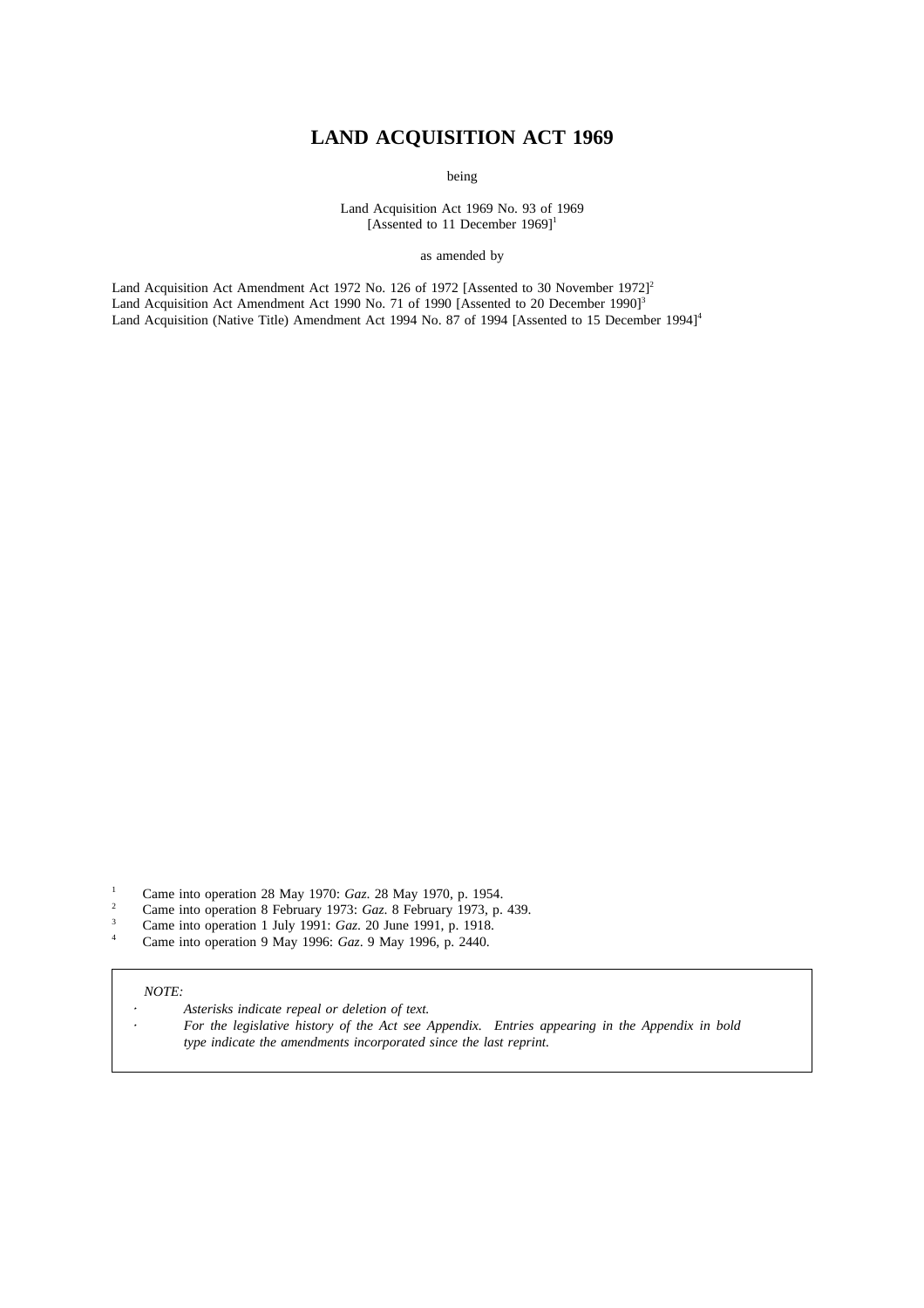### **An Act about the acquisition of land**.

The Parliament of South Australia enacts as follows:

## **PART 1 PRELIMINARY**

#### **Short title**

**1.** This Act may be cited as the *Land Acquisition Act 1969*.

#### **Commencement**

**2.** This Act shall come into operation on a day to be fixed by proclamation.

#### **Object of this Act**

**3.** The object of this Act is to provide for the acquisition of land on just terms.

\*\*\*\*\*\*\*\*\*\*

## **Interpretation**

**6.** (1) In this Act, unless the contrary intention appears—

"**Authority**" means the person authorised by the special Act to acquire land;

"**claimant**" means a person who has a claim for compensation under this Act;

"**compensation**" means compensation to which a person is entitled under this Act, and includes the purchase price of land purchased by agreement;

"**Court**" means the Land and Valuation Court;

"**ERD Court**" means the *Environment, Resources and Development Court* constituted under the *Environment, Resources and Development Court Act 1993*;

"**interest**" in land means—

- *(a)* a legal or equitable estate or interest in the land; or
- *(b)* an easement, right, power, or privilege in, under, over, affecting, or in connection with, the land; or
- *(c)* native title in the land;

"**interested**" in relation to land, means having an interest in the land;

"**land**" includes an interest in land;

"**native title**", "**native title holder**" and "**native title land**"—see *Native Title (South Australia) Act 1994*;

"**Registrar**" means—

- *(a)* for all interests in land except native title—the Registrar-General;
- *(b)* for native title—the Registrar of the ERD Court;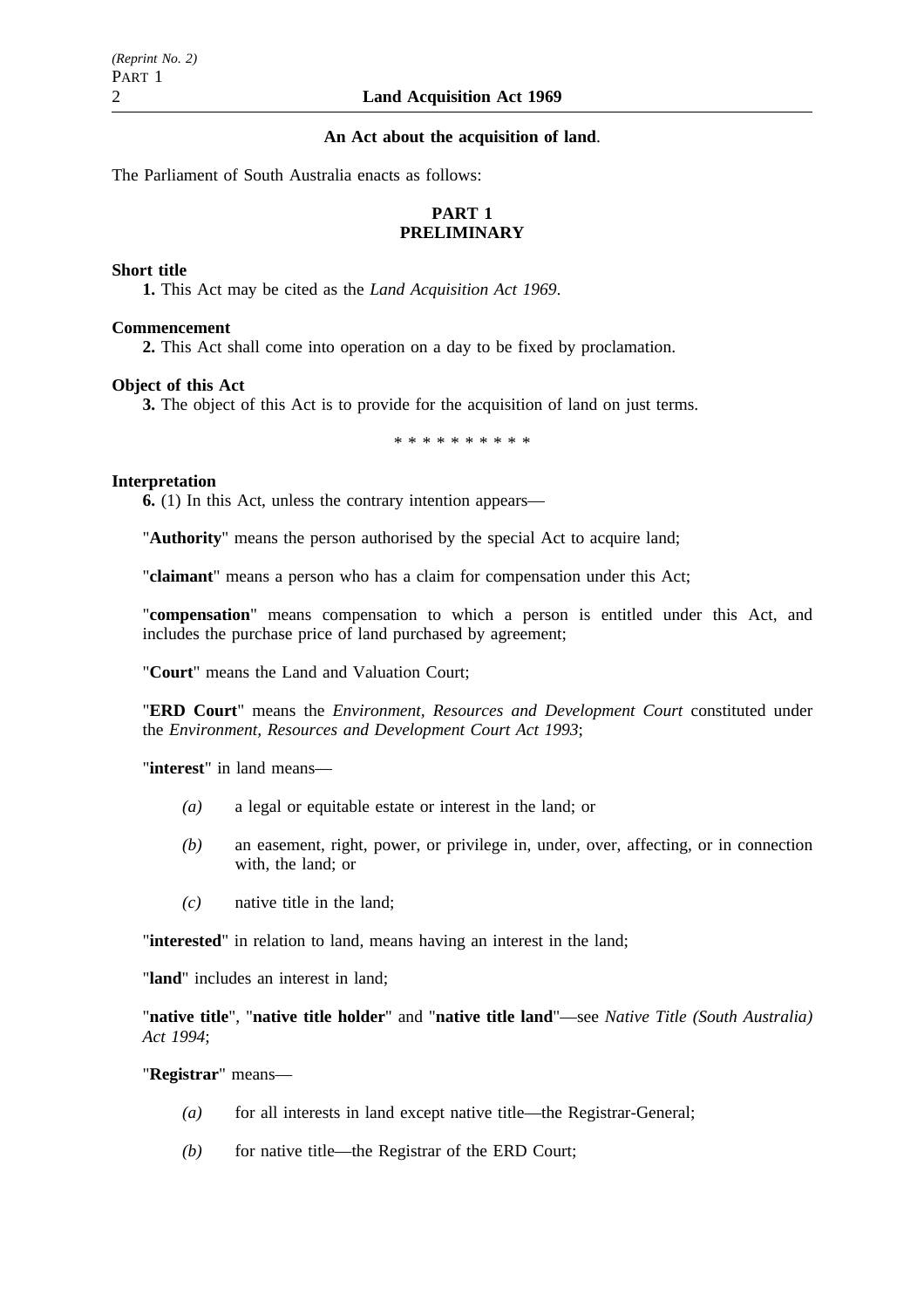"**registered representative**" of native title holders—see *Native Title (South Australia) Act 1994*;

"**special Act**" means the Act authorising the compulsory acquisition of land;

"**subject land**" means land acquired or subject to acquisition under this Act.

(2) An explanatory note to a provision of this Act forms part of the provision to which it relates.

## **Application**

**7.** (1) This Act applies to and in relation to every acquisition of land authorised by a special Act.

(1a) A special Act that authorises the compulsory acquisition of land will be taken to authorise the acquisition of land as defined by this Act.

(2) This Act is (except to the extent to which any Act may declare that a provision of this Act is inapplicable to the acquisition of land under that Act) hereby incorporated with every special Act authorising the acquisition of land, and shall be read with any such Act as one Act.

## **Real Property Act does not derogate from application of Act**

**8.** The provisions of this Act apply notwithstanding the provisions of the *Real Property Act 1886-1969*.

## **Act does not apply to resumption of land**

**9.** This Act does not apply to, or in relation to, the resumption of land pursuant to any provision of the *Crown Lands Act 1929-1968* or the *Pastoral Act 1936-1968*.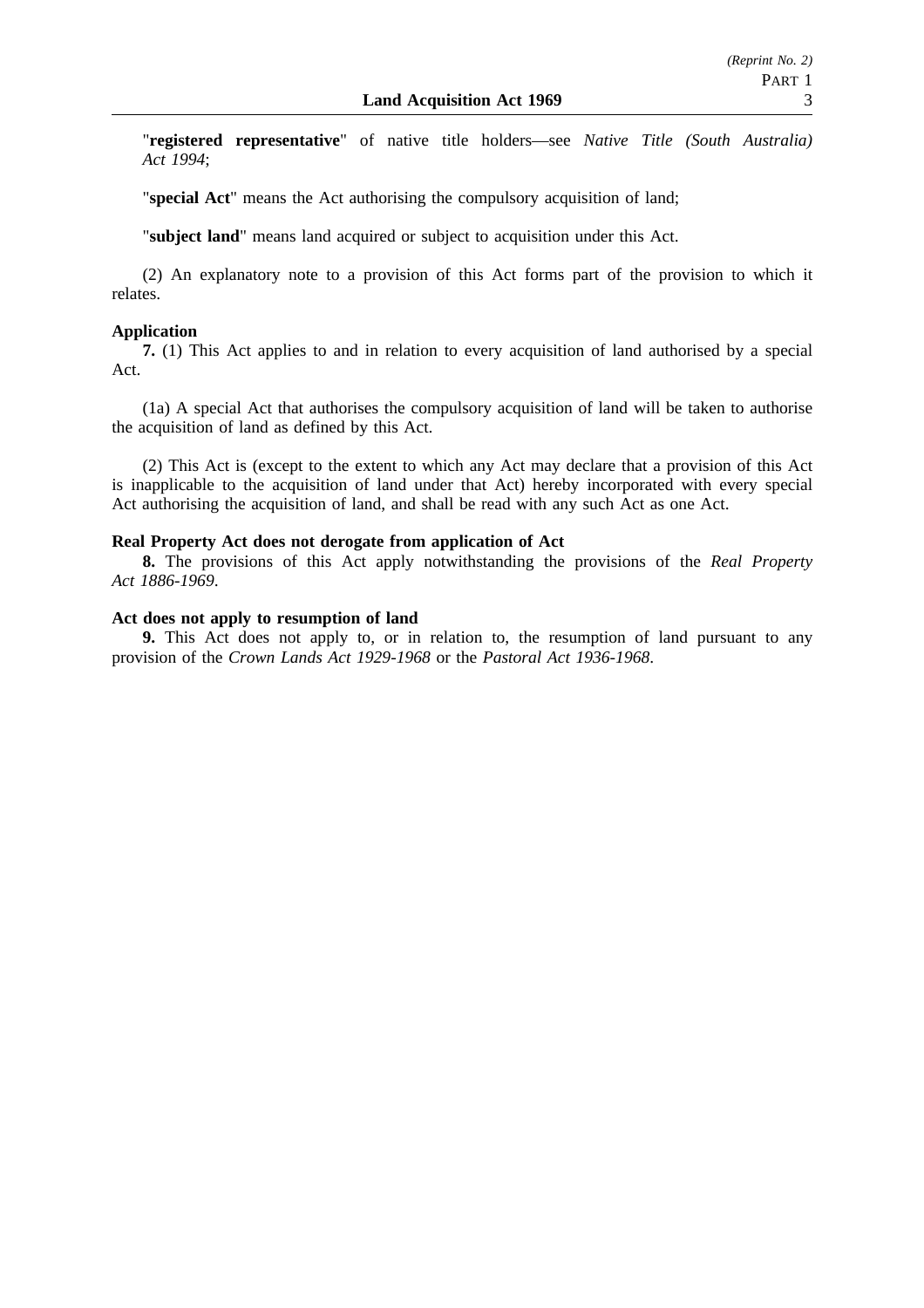## **PART 2 PROPOSAL TO ACQUIRE LAND**

#### **Notice of intention to acquire land**

**10.** (1) If the Authority proposes to acquire land (other than native title), the Authority must give a notice of intention to acquire the land to each person who has an interest in the land, or such of those persons as, after diligent inquiry, become known to the Authority.

(2) If the Authority proposes to acquire native title in land, the Authority must—

- *(a)* if there is a registered representative of native title holders—give notice of intention to acquire the land to the registered representative and the relevant representative Aboriginal body; or
- *(b)* if there is no registered representative of the native title holders—give notice of intention to acquire the land to all persons who hold, or may hold, native title in the land, $<sup>1</sup>$  and</sup> give a copy of the notice to the Registrar of the ERD Court.

(3) The notice of intention to acquire the land must define the subject land with reasonable particularity.

(4) If the Authority changes the boundaries of the land it proposes to acquire in any respect, the Authority must immediately serve a notice of amendment to the notice of intention to acquire the land on the same persons and in the same way as the notice of intention to acquire.

(5) A notice of intention to acquire land does not bind the Authority to acquire the subject land.

<sup>1.</sup> For method of service see Part 5 *Native Title (South Australia) Act 1994*.

## **Explanation of acquisition scheme may be required**

**11.** (1) A person who has an interest in the subject land may, within 30 days after notice of intention to acquire the land is given, require the Authority, by written notice—

- *(a)* to give an explanation of the reasons for acquisition of the land; and
- *(b)* to provide reasonable details of any statutory scheme in accordance with which the land is to be acquired.

(2) For the purposes of this section—

- *(a)* the registered representative of claimants to, or holders of, native title in land is taken to have an interest in that land; and
- *(b)* the relevant representative Aboriginal body is taken to have an interest in native title land.

(3) The Authority may furnish the explanation and details by letter, or by making available models, plans, specifications or other relevant materials relating to the statutory land acquisition scheme.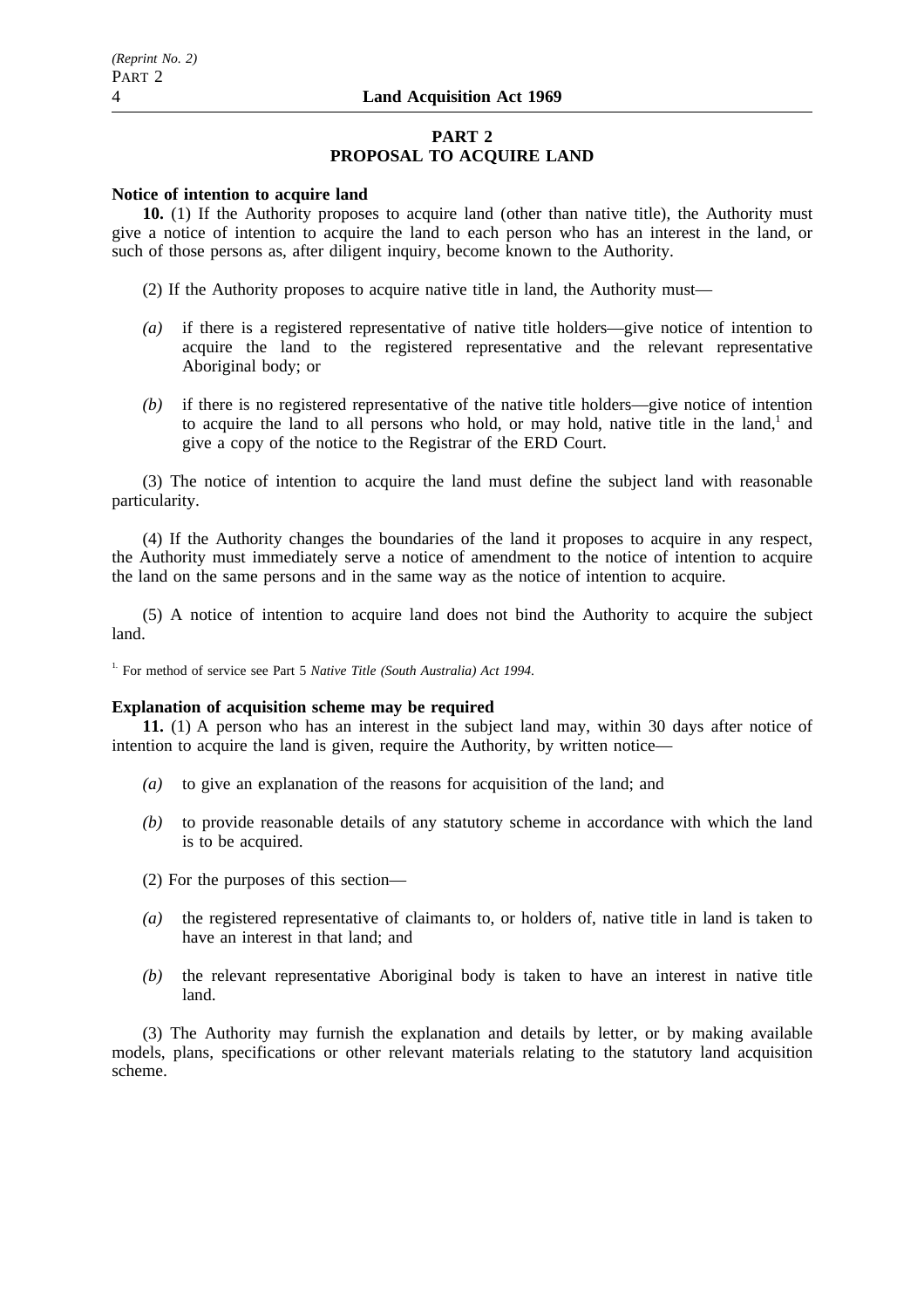## **Right to object**

**12.** (1) A person who has an interest in the subject land may within 30 days after notice of intention to acquire the land is given or, if an explanation of the reasons for the acquisition is required, within 30 days after the explanation was provided, by written notice—

- *(a)* request the Authority not to proceed with the acquisition of the subject land; or
- *(b)* request an alteration in the boundaries of the subject land; or
- *(c)* request that a particular part of the subject land be not acquired, or that further land be acquired.
- (2) For the purposes of this section—
- *(a)* the registered representative of claimants to, or holders of, native title in land is taken to have an interest in that land; and
- *(b)* the relevant representative Aboriginal body is taken to have an interest in native title land.
- (3) A request may be made under subsection (1)—
- *(a)* on the ground that acquisition of the land or carrying out the purposes for which the acquisition is proposed would—
	- (i) seriously impair an area of scenic beauty; or
	- (ii) destroy, damage or interfere with an Aboriginal site within the meaning of the *Aboriginal Heritage Act 1988*; or
	- (iii) destroy or impair a site of architectural, historic or scientific interest; or
	- (iv) prejudice the conservation of flora or fauna that should be conserved in the public interest; or
	- (v) prejudice some other public interest; or
- *(b)* on some other ground stated in the request.

(4) The Authority must consider any request made to it under this section and must, within 14 days after receipt of the request, serve notice in writing on the person by whom the request was made, indicating whether it accedes to, or refuses, the request.

## **Notice of fact that land is subject to acquisition must be given**

**13.** (1) This section applies only in respect of land that has not been brought under the provisions of the *Real Property Act 1886-1969*.

(2) Where a notice of intention to acquire land has been served upon any person, that person shall not enter into any transaction in respect of the subject land without first disclosing the fact that the notice of intention to acquire the land has been served upon him.

(3) If any contract or agreement in relation to the land is entered into without disclosure as required by subsection (2) of this section, the contract or agreement shall be voidable at the option of the person to whom disclosure should have been made.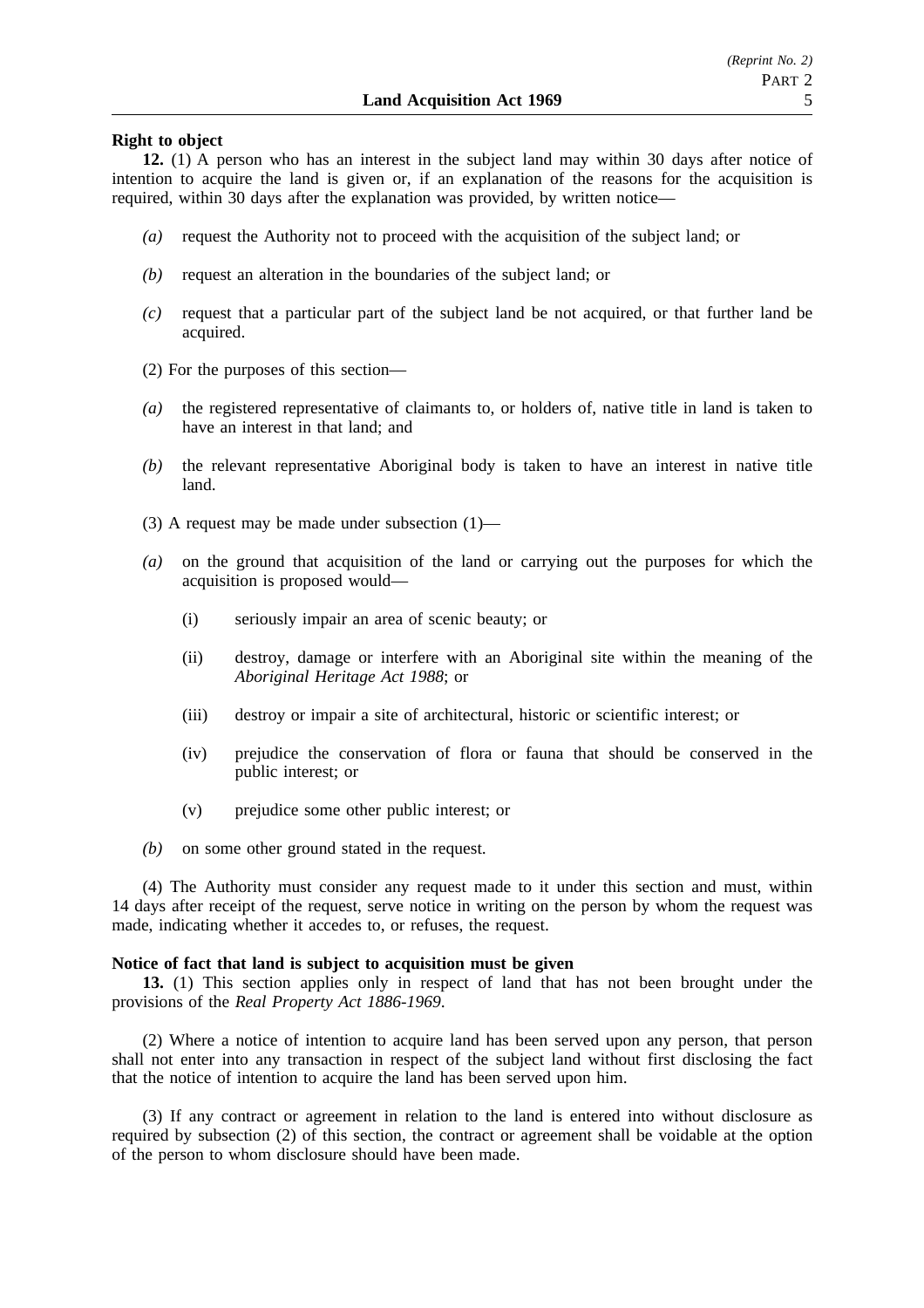(4) The Authority may lodge a copy of a notice of intention to acquire land at the General Registry Office and may, by instrument in writing served upon any person, require him to deliver up to the Registrar any instrument evidencing his interest in the subject land.

(5) If a person upon whom a notice has been served under subsection (4) of this section, fails, without reasonable excuse, to deliver up within the time specified in the notice, any instrument that he is required by the notice to deliver up to the Registrar, he shall be guilty of an offence and liable to a penalty, not exceeding one hundred dollars, and whether or not he is convicted of an offence under this subsection, he shall not be entitled to receive any compensation until the instrument has been delivered up to the Registrar.

## **Notice where land is under the Real Property Act**

**14.** (1) This section applies only in respect of land that has been brought under the provisions of the *Real Property Act 1886-1969*.

(2) The Authority shall cause a copy of each notice of intention to acquire land to be served upon the Registrar who shall thereupon enter a caveat upon the title to the subject land forbidding all dealings with the land without the consent in writing of the Authority.

(3) The Authority shall, where it has determined not to proceed with the acquisition of land, or is presumed so to have determined under the provisions of this Act, forthwith make written application to the Registrar for withdrawal of a caveat entered pursuant to this section and the Registrar shall withdraw the caveat accordingly.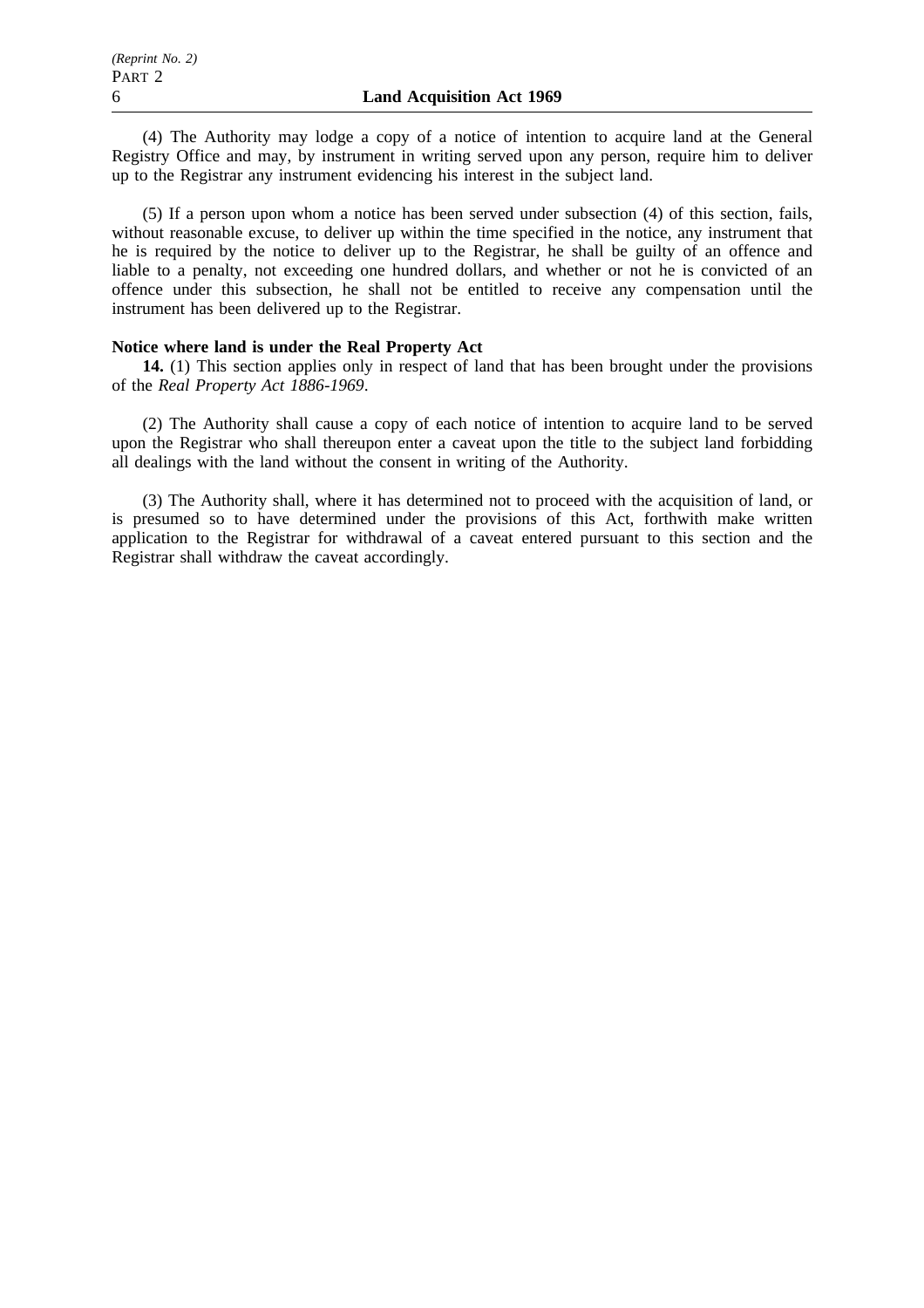## **PART 3 ACQUISITION OF LAND**

## **Acquisition by agreement, etc**.

**15.** (1) The Authority may, at any time after the service of a notice of intention to acquire land, and before the publication of a notice of acquisition in respect of the land, acquire the subject land by agreement.

(2) Notwithstanding the fact that a notice of intention to acquire land has been served upon any person, the Authority may decline to proceed with the acquisition of the subject land.

(3) If the Authority decides not to proceed with the acquisition of land, it must give notice of the decision to the same persons and in the same way as the notice of intention to acquire (but notice need not be given to a person who no longer holds an interest in the land).

(4) If the Authority does not acquire land within 12 months after notice of intention to acquire the land was given, or within a longer period agreed between the Authority and the interested parties or decided by the Court, it will be presumed that the Authority has decided not to proceed with the acquisition and the land cannot then be acquired by the Authority unless a further notice of intention to acquire the land is given.

(5) If the Authority decides, or is presumed to have decided, not to proceed with the acquisition of land, a person interested in the land may, within three months after notice of the decision is given, or the decision is presumed to have been made, by written notice to the Authority, claim compensation.

(6) If, three months after notice is given under subsection (5), the Authority and the claimant are not agreed on whether the claimant is entitled to compensation, or the amount of the compensation, either party may refer the matter to the Court for determination.

(7) On reference of a matter under subsection (6), the Court may determine whether the claimant has an interest in the subject land and, if so, the amount of compensation that should be paid for—

- *(a)* disturbance to the use or enjoyment of the land resulting from the proposed acquisition; and
- *(b)* costs and expenses reasonably incurred by the claimant in consequence of the proposed acquisition.

#### **Notice of acquisition**

**16.** (1) When three months have elapsed, but 12 months have not yet elapsed, from the last occasion on which notice of intention to acquire was given to a person, the Authority may publish a notice of acquisition in the *Gazette*.

(1a) If the notice of acquisition relates to native title land, the notice of acquisition must contain an explanation of what may happen if no claim for compensation is made by a person claiming native title in the land within two months after the date of publication of the notice of acquisition.<sup>1</sup>

- (2) On publication of the notice of acquisition—
- *(a)* the land vests in the Authority to the extent of the interest specified in the notice; and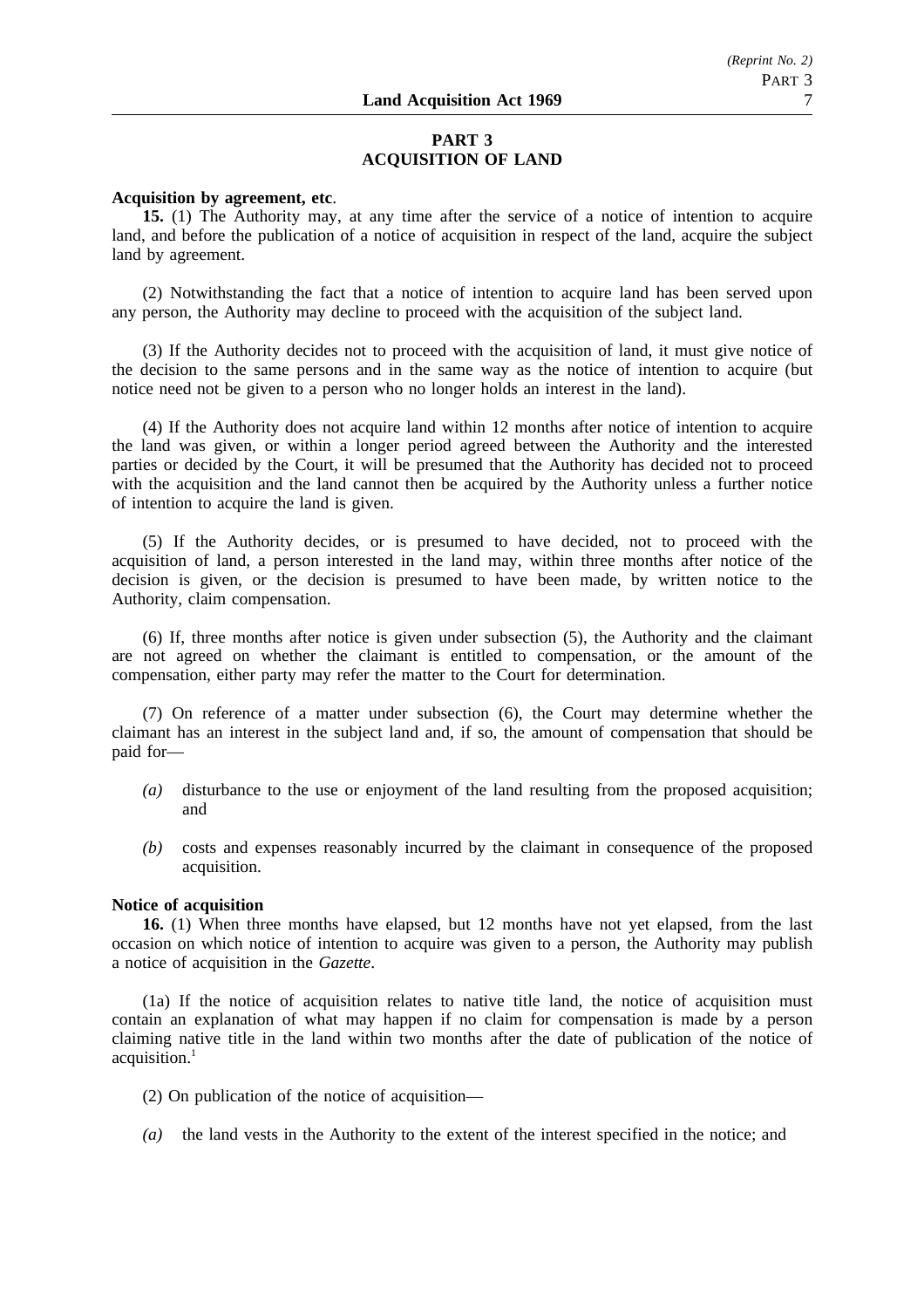- *(b)* a mortgage, charge, encumbrance, trust or other interest affecting the land (except native title) is, to the extent it affects the land subject to the acquisition, discharged; and
- *(c)* if a residual interest remains after the acquisition, the interest is modified to the extent required by the acquisition.

(3) The land acquired under this section may be an easement, right, power, or privilege that did not previously exist as such in, under, over, or in connection with, land.

(3a) The acquisition of land under this section does not, in itself, extinguish native title in the land but—

- *(a)* if the purpose of the acquisition is stated in the notice of acquisition and that purpose is inconsistent with the continued existence of native title in the land, native title is extinguished when the Authority begins to put that purpose into effect; and
- *(b)* in other cases, native title is extinguished when the Authority exercises rights obtained by the acquisition of the land in a way that is inconsistent with the continued existence of native title.<sup>2</sup>

(3b) If a notice of acquisition states the purpose of the acquisition and that the stated purpose is inconsistent with the continued existence of native title in the land, it will be presumed, in the absence of proof to the contrary that the purpose of acquisition is as stated in the notice and that the implementation of that purpose is inconsistent with the continued existence of native title in the land.

(4) A notice of acquisition must define the subject land as accurately as is reasonably practicable.

- (5) The Authority must give notice of the acquisition—
- *(a)* to the same persons and in the same way as the notice of intention to acquire the land (but notice need not be given to a person who no longer holds an interest in the land); and
- *(b)* by publication of the notice of acquisition in a newspaper circulating generally throughout the State.

(6) If the acquisition may result in the extinguishment of the native title of persons who have not yet been registered under the law of the Commonwealth or the State as holders of, or claimants to, native title in land, general notice of the acquisition must be given to all persons who hold or may hold native title in the land<sup>3</sup> and the notice must include a statement of the special rights of native title holders to claim compensation under this Act.

<sup>&</sup>lt;sup>1.</sup> See section 23D.

<sup>2.</sup> See sections 23(3) and 238 of the *Native Title Act 1993* (Cwth).

<sup>3.</sup> For method of service see Part 5 *Native Title (South Australia) Act 1994*.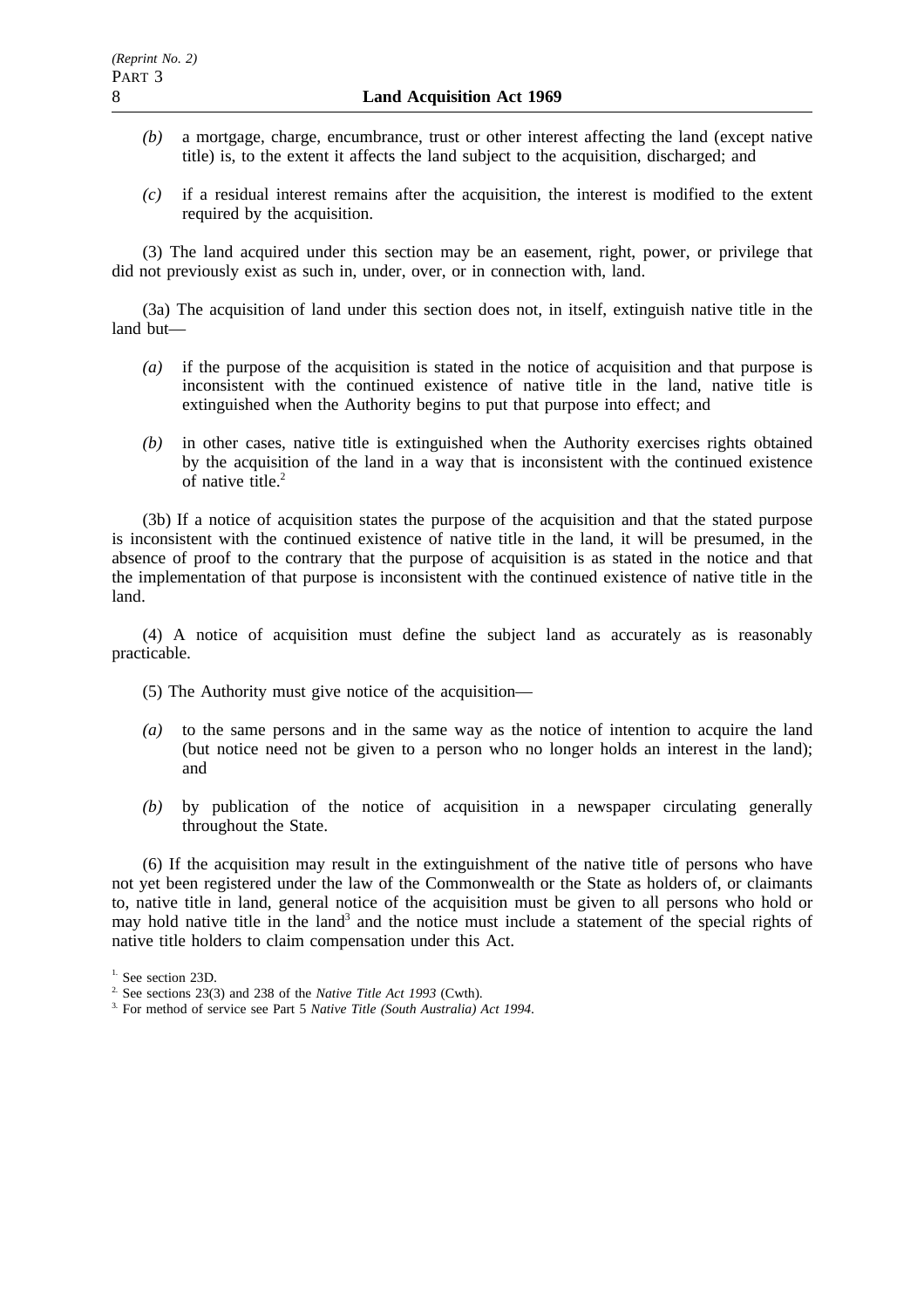#### **Modification of instruments of title**

**17.** (1) The Authority shall forthwith after publication of a notice of acquisition cause a copy of the notice to be served on the Registrar and the Registrar shall withdraw any caveat entered pursuant to this Act and cause such alterations to, or endorsements upon, any instrument of title to the land in his possession or power (whether or not the land has been brought under the provisions of the *Real Property Act 1886-1969*) to be made as may be required in consequence of the acquisition of the land.

(2) If a notice of acquisition of native title land is published, the Authority must give a copy of the notice of acquisition to any authority that maintains a register of native title under the law of the State or the Commonwealth.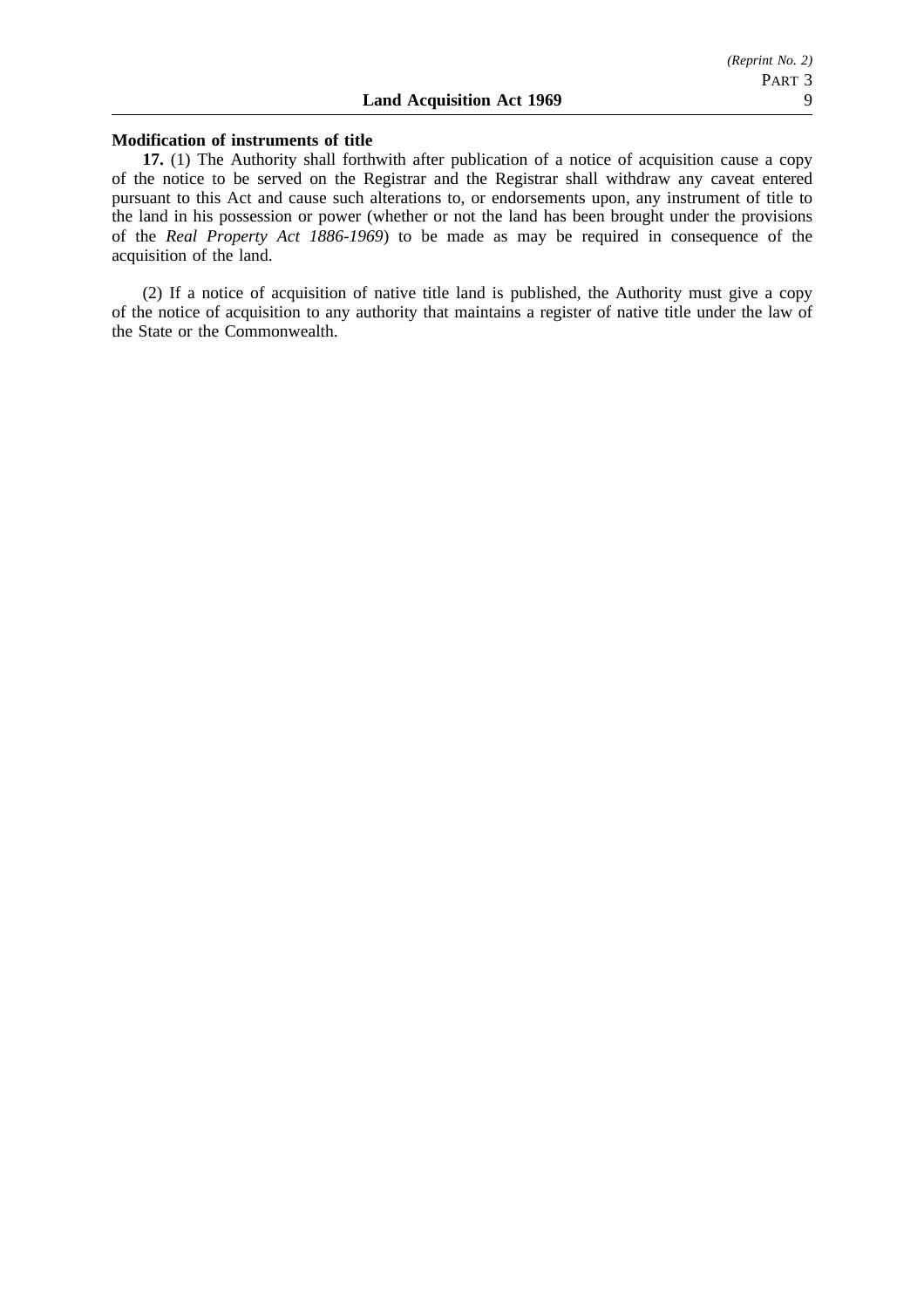## **PART 4 NEGOTIATION AND COMPENSATION**

## **DIVISION 1—ACQUISITION OF NATIVE TITLE LAND FOR PRIVATE PURPOSE**

#### **Application of Division**

**18.** This Division applies if an Authority proposes to acquire native title land for the purpose of conferring proprietary rights or interests on a person other than the Crown or an instrumentality of the Crown.

## **Negotiation about acquisition of native title land**

**19.** (1) The Authority must, before publishing a notice of acquisition of the land, negotiate in good faith with the native title parties in an attempt to reach agreement about the acquisition of the land.

#### *Explanatory note—*

The **native title parties** are the persons who are, at the end of the period of two months from when notice is given under section 10(2), registered under the law of the State or the Commonwealth as holders of, or claimants to, native title in the land. The negotiations are to be conducted with the registered representatives of those persons.

(2) However, negotiation is not required under subsection (1) if, at the end of two months from when notice of intention to acquire the land is first given to persons who hold or may hold native title in the land, there are no native title parties.

(3) If any of the negotiating parties requests the ERD Court to do so, the Court must mediate among the parties to assist in obtaining their agreement.

#### **Application for determination if no agreement**

**20.** (1) If agreement is not reached between the Authority and the native title parties within six months after notice of intention to acquire the land is given, any party may apply to the ERD Court for a resolution of the matter.

(2) On an application under this section, the ERD Court may determine whether the Authority may acquire the land and, if so, the conditions on which the acquisition is to proceed (but compensation is not to be determined at this stage).<sup>1</sup>

(3) The ERD Court must make its determination on an application under this section within six months from when the application is made unless there are special reasons why it cannot do so.

<sup>1.</sup> Compensation is determined under Division 2 of Part 4.

#### **Criteria for making determination**

**21.** (1) In making its determination, the ERD Court must take into account the following:

- *(a)* the effect of the proposed acquisition, and any proposed or expected development of the land after its acquisition, on—
	- (i) native title in the land; and
	- (ii) the way of life, culture and traditions of any of the native title parties; and
	- (iii) the development of the social, cultural and economic structures of any of those parties; and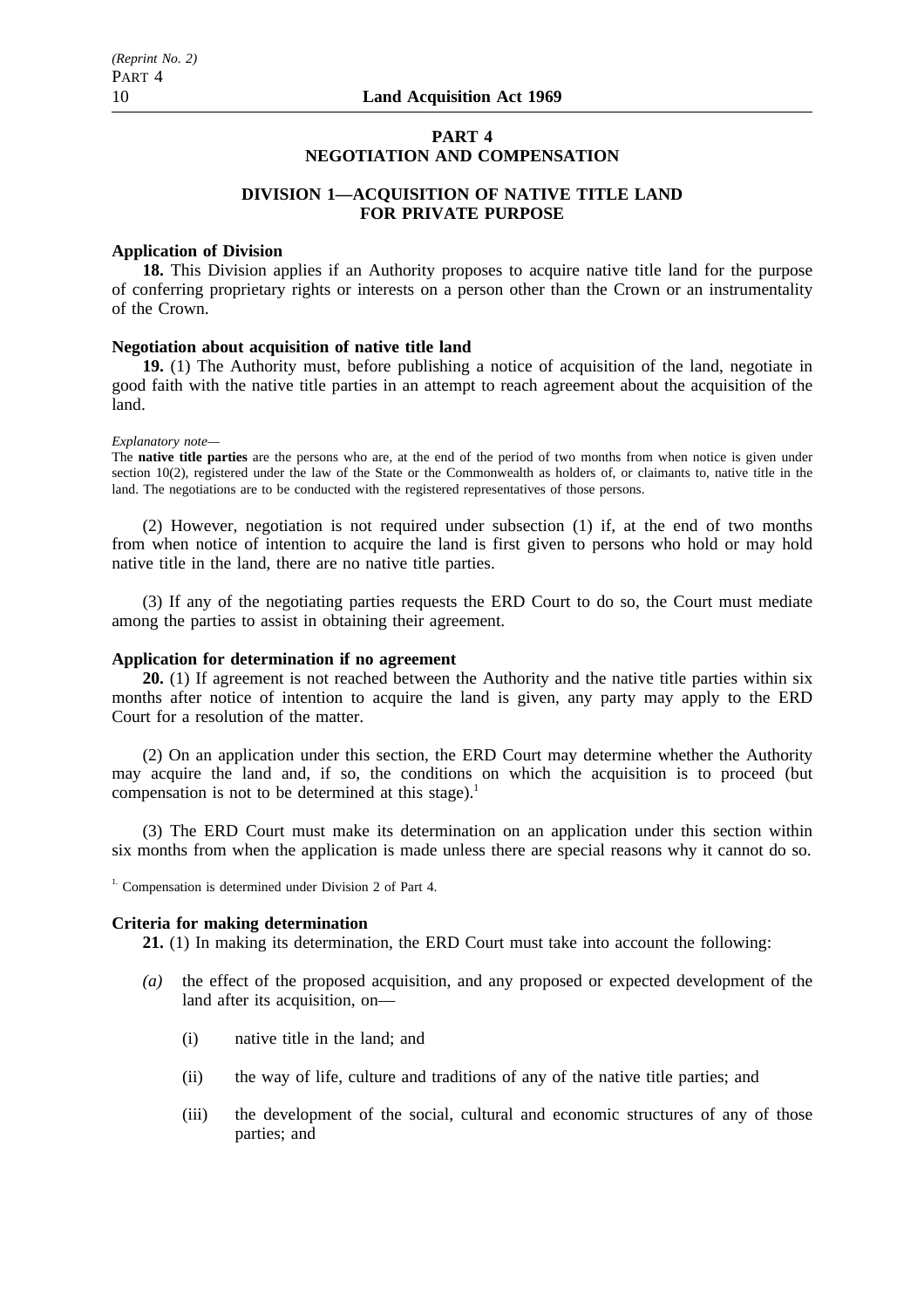- (iv) the freedom of access by any of those parties to the land concerned and their freedom to carry out rites, ceremonies or other activities of cultural significance on the land in accordance with their traditions; and
- (v) any area or site, on the land concerned, of particular significance to the native title parties in accordance with their traditions; and
- (vi) the natural environment of the land concerned;
- *(b)* any assessment of the effect of the proposed acquisition, or any proposed or expected development of the land after its acquisition, on the natural environment of the land concerned—
	- (i) made by a court or tribunal; or
	- (ii) made, or commissioned, by the Crown in any capacity or by a statutory authority;
- *(c)* the interests, proposals, opinions or wishes of the native title parties in relation to the management, use or control of the land concerned;
- *(d)* the economic or other significance of the proposed acquisition, or any proposed or expected development of the land after its acquisition, to Australia and to the State;
- *(e)* any public interest in the acquisition, or any proposed or expected development of the land after its acquisition, proceeding;
- *(f)* any other matter the ERD Court considers relevant.

(2) This section does not affect the operation of another law of the State or the Commonwealth for the preservation or protection of areas or sites of particular significance to Aboriginal people.

#### **Overruling of determinations**

**22.** (1) If the Minister considers it to be in the interests of the State to overrule a determination of the ERD Court under this Division, the Minister may, by notice in writing given to the ERD Court and the parties to the proceedings before the Court, overrule the determination and substitute another determination that might have been made by the Court.

(2) The Minister cannot overrule a determination if more than two months have elapsed from the date of the determination.

## **DIVISION 2—COMPENSATION**

#### **Negotiation of compensation**

**23.** (1) The Authority must negotiate in good faith with interested persons about the compensation payable for the acquisition of land under this Act.

(2) The interested persons are the persons who have or had, or claim to have or to have had, an interest in the subject land that is divested or diminished by the acquisition or the enjoyment of which is adversely affected by the acquisition.

(3) If a party to the negotiations holds or held, or claims to hold or to have held, native title in the land, and either the party or the Authority requests the ERD Court to do so, the Court must mediate between the parties to assist in obtaining their agreement on the matters at issue between them.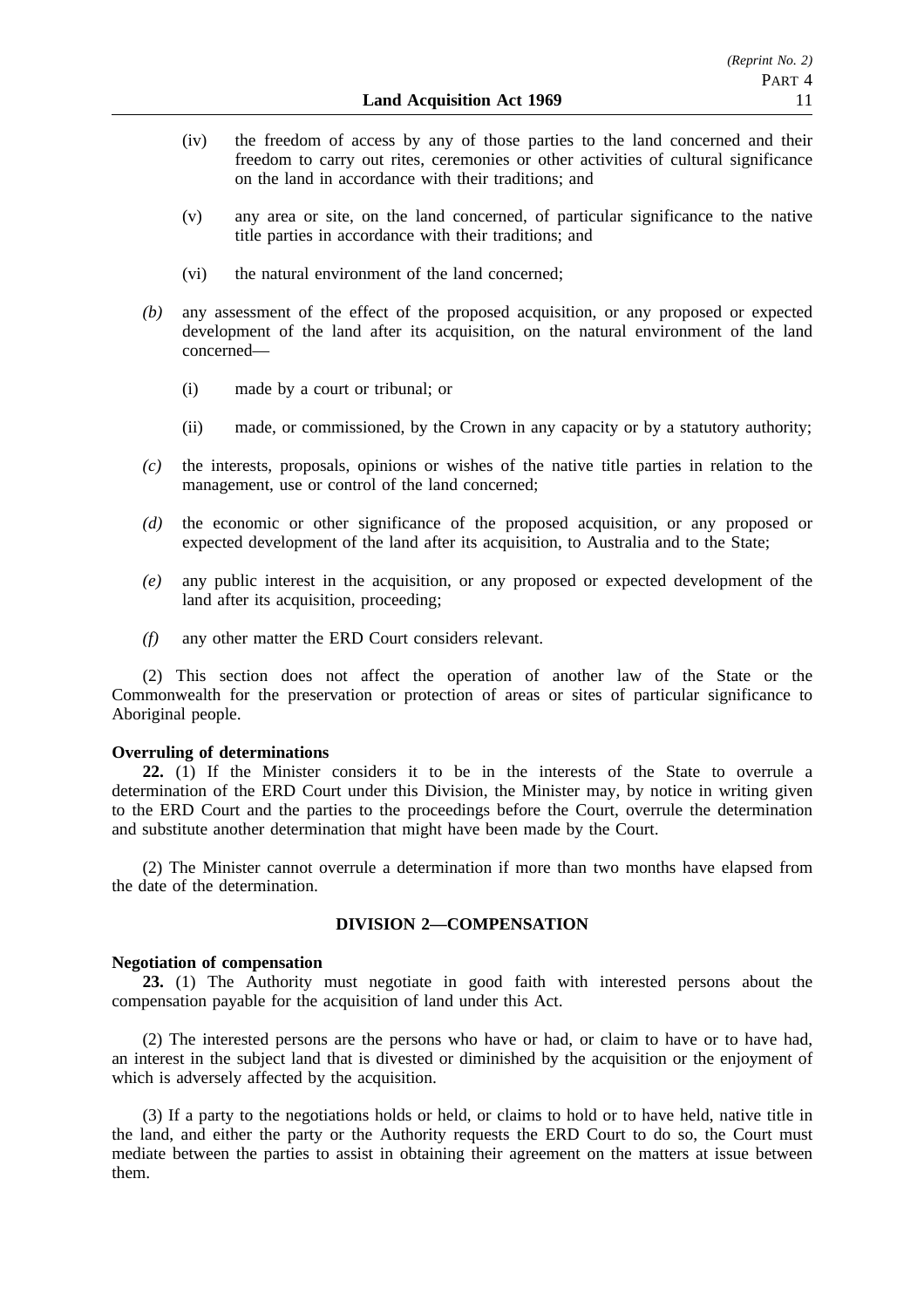(4) The Authority may offer, and must consider any request made by a party to the negotiations for, non-monetary compensation.<sup>1</sup>

<sup>1.</sup> *Example*—The non-monetary compensation might take the form of a transfer of land, the provision of goods or services, or the carrying out of work for the re-instatement or improvement of land remaining in the claimant's ownership after the acquisition.

## **Offer of compensation and payment into court**

**23A.** (1) When the Authority gives notice of the acquisition of land, it must make an offer to the person or persons whom it believes to be entitled to compensation for the acquisition, stating the amount of compensation the Authority is prepared to pay.

(2) The offer must (where appropriate) differentiate between, and quantify, the component of compensation representing the value of the acquired land and the component referable to disturbance or other compensable matters.

(3) The Authority must, within seven days after making an offer of compensation, pay the amount offered into the Court.

(4) Until compensation paid into Court under this section is applied by order of the Court, the money must be invested by the proper officer of the Court in an authorised trustee investment (bearing interest that compounds at intervals of one month or less) and the interest and other accretions accruing on the investment—

- *(a)* must be paid to—
	- (i) the person who would, but for the acquisition of the land, have been entitled to the rents and profits of the land; or
	- (ii) a body constituted under the law of the State or the Commonwealth as trustee for the claimants to whom the compensation is offered; or
- *(b)* must be dealt with in some other manner specified by the Court.

#### **Agreement**

**23B.** (1) If agreement is reached between the negotiating parties, the Authority must file a copy of the agreement in the Court.

(2) If the Authority makes an offer of compensation to a claimant and the claimant does not, by notice to the Authority, dispute the adequacy of the offer, the claimant is taken to have agreed to accept the offer in full satisfaction of the claim.

#### **Reference of matters into court**

**23C.** (1) If agreement between the Authority and a claimant on the question whether the claimant has or had an interest in the subject land, or on the amount of compensation, is not reached within two months, the Authority or the claimant may refer the question into Court.

(2) On the reference of a matter to the Court, the Court may make the orders necessary to resolve the matters at issue between the parties.

- (3) In particular—
- *(a)* if there is a dispute about whether the claimant is interested in the subject land, or the nature of the claimant's interest—the Court may declare whether the claimant has an interest in the subject land and, if so, the nature of the interest; and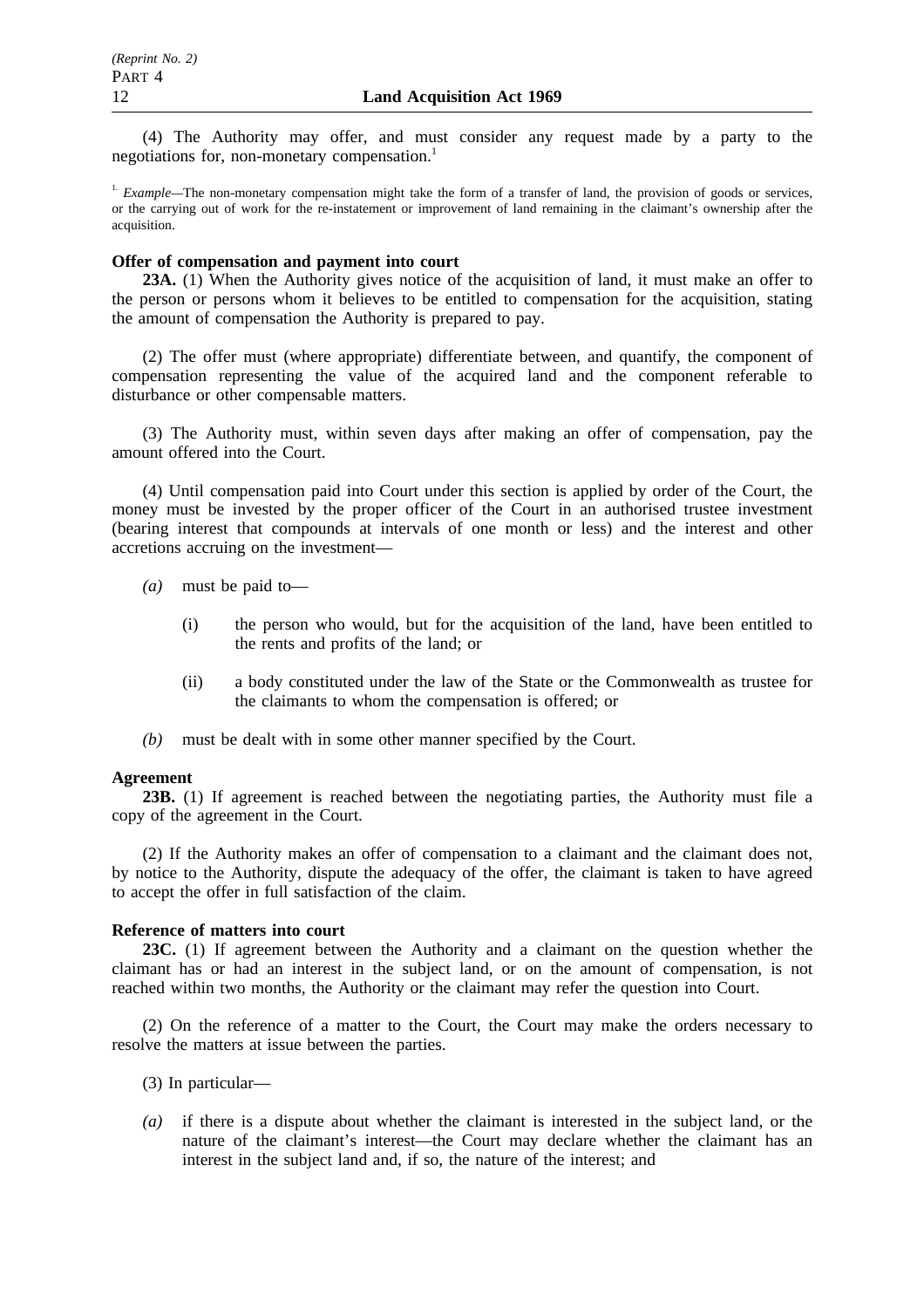- *(b)* the Court may make orders for compensation that the Court finds to be justified on the claim; and
- *(c)* the Court may make other orders that may be just in the circumstances of the case.

### **Resolution of question of native title compensation in certain cases**

**23D.** (1) If native title land is acquired under this Act, and at the end of a period of two months from publication of the notice of acquisition in the *Gazette*, the Authority has not been notified of a claim for compensation from any person claiming native title in the land, the Authority may apply to the Court for an order under this section.

- (2) On an application under this section, the Court may—
- *(a)* declare that the land was not, at the time of acquisition, subject to native title; or
- *(b)* fix the amount of compensation payable for acquisition of the land and order that the compensation be held in trust—
	- (i) to be paid, as directed by the Court, to persons who, within six years after the date of the order, establish to the Court's satisfaction that they held native title in the subject land immediately before its acquisition; or
	- (ii) if no claim to the compensation is established within that period—to be repaid to the Authority.

### **Entry into possession**

**24.** (1) Where an interest in possession in land is vested in the Authority pursuant to this Act, the Authority must diligently endeavour to obtain agreement as to the terms on which it will enter into possession of the subject land.

(2) If at the expiration of three months after the publication in the *Gazette* of the notice of acquisition, the Authority has failed to obtain agreement upon entry into possession of the subject land, it may apply to the Court for—

- *(a)* an order that any person be ejected from the subject land; and
- *(b)* such further orders as may be just in the circumstances,

and the Court may make any such order.

(3) The period of three months referred to in subsection (2) of this section may be extended by agreement of the parties, or by order of the Court.

(4) The Court may, on the application of the Authority, order that any person in possession of land after the expiration of three months from the day on which a notice of acquisition in relation to the land was published in the *Gazette*, shall pay rent to the Court at a rate fixed by the Court.

(5) A person who remains in possession of land acquired under this Act after the expiration of three months from the day on which a notice of acquisition in relation to the land was published in the *Gazette* shall be deemed to be in possession in pursuance of a tenancy determinable at will by the Authority and subject to such terms and conditions as may be prescribed.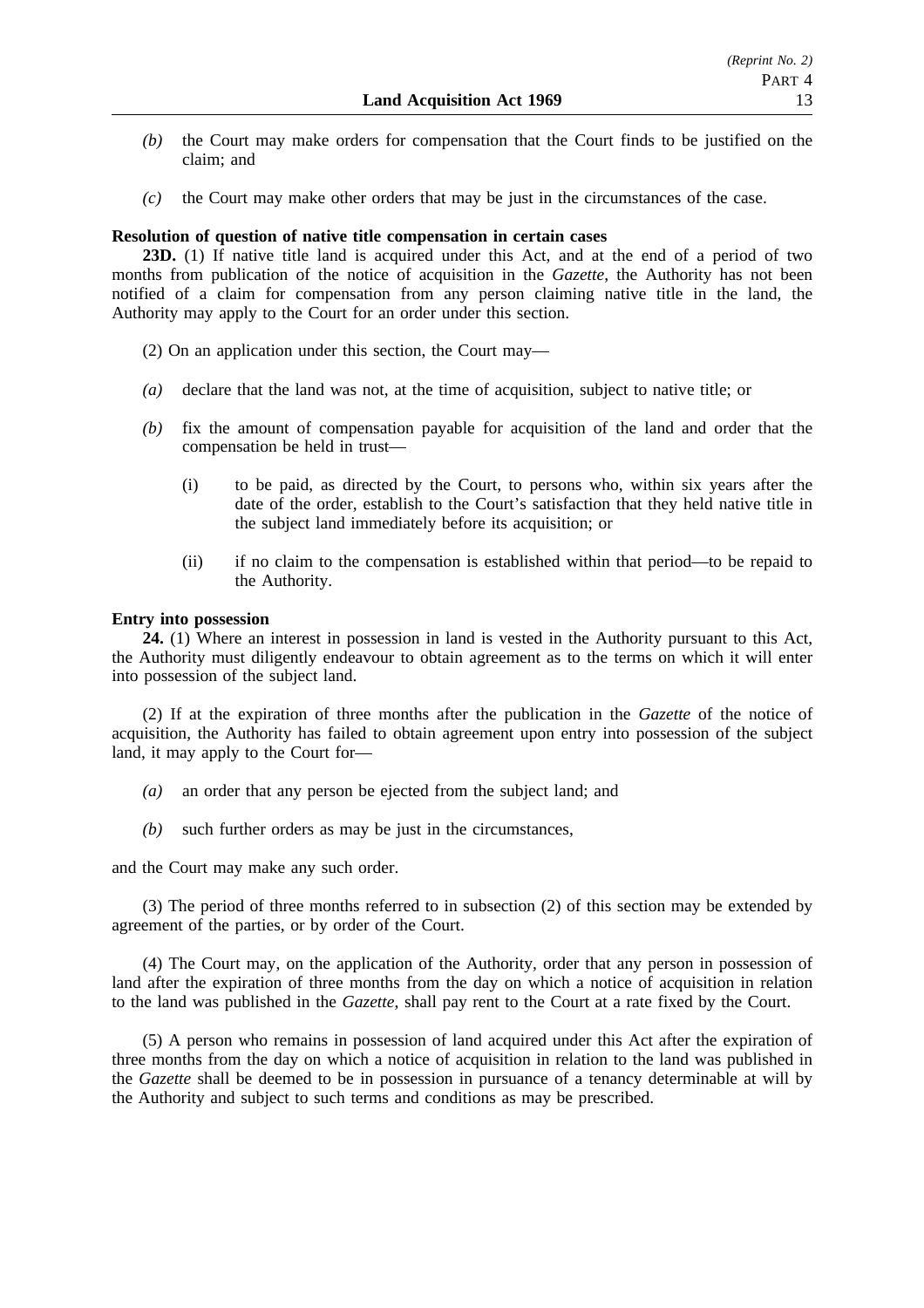## **Principles of compensation**

**25.** (1) The compensation payable under this Act in respect of the acquisition of land shall be determined according to the following principles:—

- *(a)* the compensation payable to a claimant shall be such as adequately to compensate him for any loss that he has suffered by reason of the acquisition of the land; and
- *(b)* in assessing the amount referred to in paragraph *(a)* of this section consideration may be given to—
	- (i) the actual value of the subject land; and
	- (ii) the loss occasioned by reason of severance, disturbance or injurious affection; and
- *(c)* compensation shall be fixed as at the date of acquisition of the land; and
- *(d)* where the claimant's interest in the subject land was liable to expire or be determined, any reasonable prospect of renewal or continuation of the interest must be taken into account; and
- *(e)* any special suitability or adaptability of the land for any purpose shall not be taken into account if it could be applied to that purpose in pursuance only of statute, or if the suitability or adaptability is peculiar to the purposes or requirements of a particular person or of any Governmental or local governing authority but any *bona fide* offer to acquire the land made before the passing of the special Act shall be taken into account; and
- *(f)* where the value of the land is enhanced by reason of its use, or the use of any premises on the land, in a manner that may be restrained by any court, or is contrary to law, or is detrimental to the health of any persons, the amount of that enhancement shall not be taken into account; and
- *(g)* no allowance shall be made on account of the fact that the acquisition is effected without the consent, or against the will, of any person; and
- *(h)* no allowance shall be made for any enhancement or diminution in the value of the land in consequence of—
	- (a) the passing of the special Act; or
	- (b) the acquisition under this Act of any other land; or
	- (c) any proposed or expected development of the land after its acquisition; and
- *(i)* where the land is, and but for acquisition would continue to be, devoted to a particular purpose, and there is no general demand or market for land devoted to that purpose, the compensation may, if reinstatement in some other place is *bona fide* intended, be assessed on the basis of the reasonable cost of equivalent reinstatement; and
- *(j)* allowance shall be made in favour of the Authority for any enhancement in value of land adjoining the subject land in which the claimant is interested by reason of development of the land after its acquisition, but in no case shall the claimant be liable to make any payment to the Authority in respect of such enhancement in value; and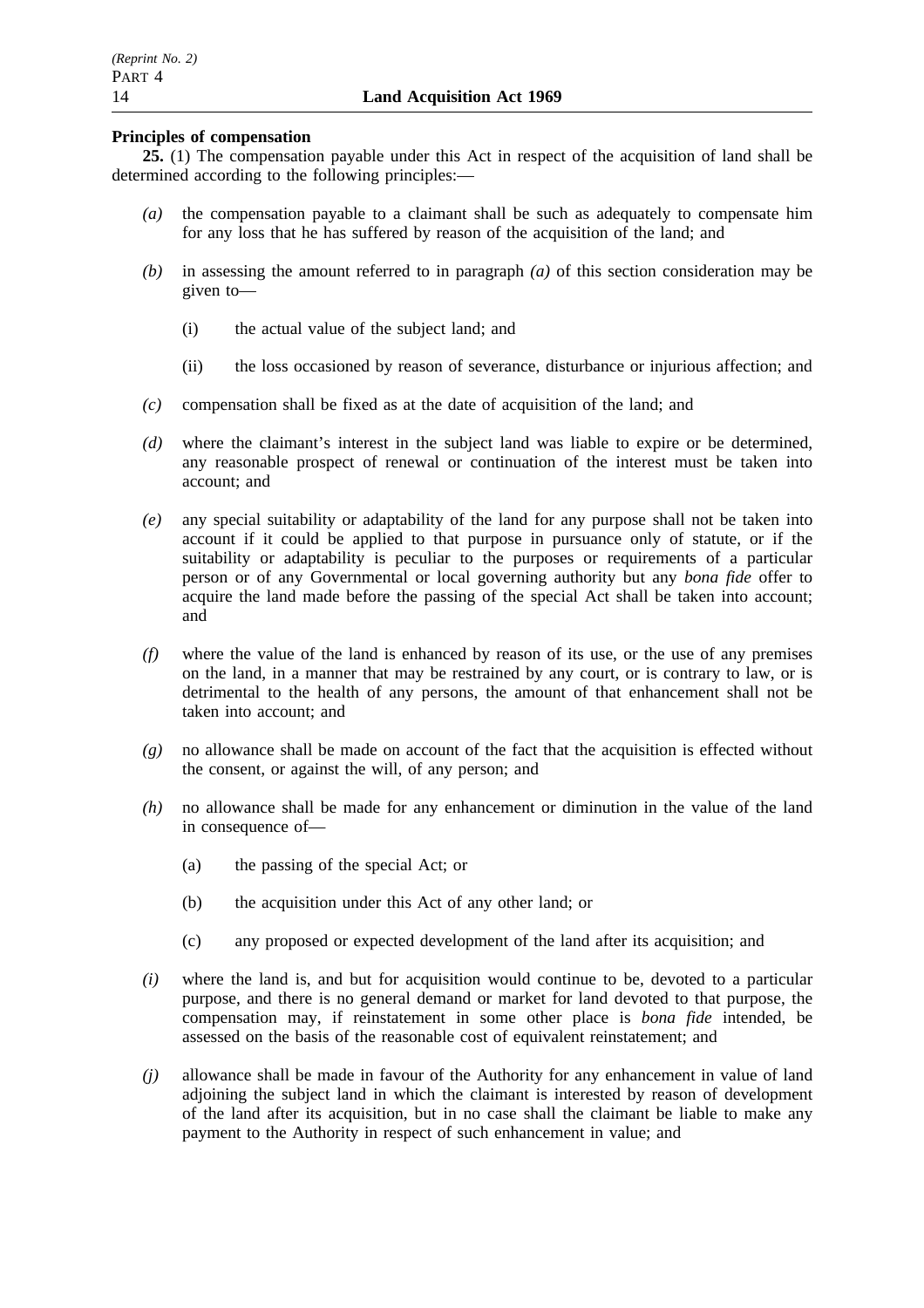*(k)* where a notice of intention to acquire land has been served upon a person interested in the land, any sales, transactions, arrangements, licences or approvals effected or obtained with respect to the land, and any improvements to the land effected, after service of the notice, shall not be taken into account unless it is proved that they were effected or obtained *bona fide*.

(2) If native title land is acquired from native title holders, the native title holders must be compensated for the loss, diminution, impairment or other effect on the native title of the acquisition or the consequent use of the land for the purpose for which it was acquired.<sup>1</sup>

1. Compare section 51(1) of the *Native Title Act 1993* (Cwth).

## **Application of compensation**

**26.** The Court may by order direct that any moneys paid into Court, or compensation ordered, under this Act be applied—

- *(a)* in the purchase, redemption or discharge of any tax, debt, mortgage or encumbrance affecting the subject land; or
- *(b)* in the purchase of other land or securities to be conveyed or settled upon or towards the same uses, trusts or purposes as the subject land; or
- *(c)* in removing or replacing any buildings or substituting others in their stead, in such manner as the Court may direct; or
- *(d)* in payment to any persons absolutely entitled to the moneys, or in the case of incapacity or disability to their trustees or guardians; or
- *(e)* in such other manner as the Court thinks fit.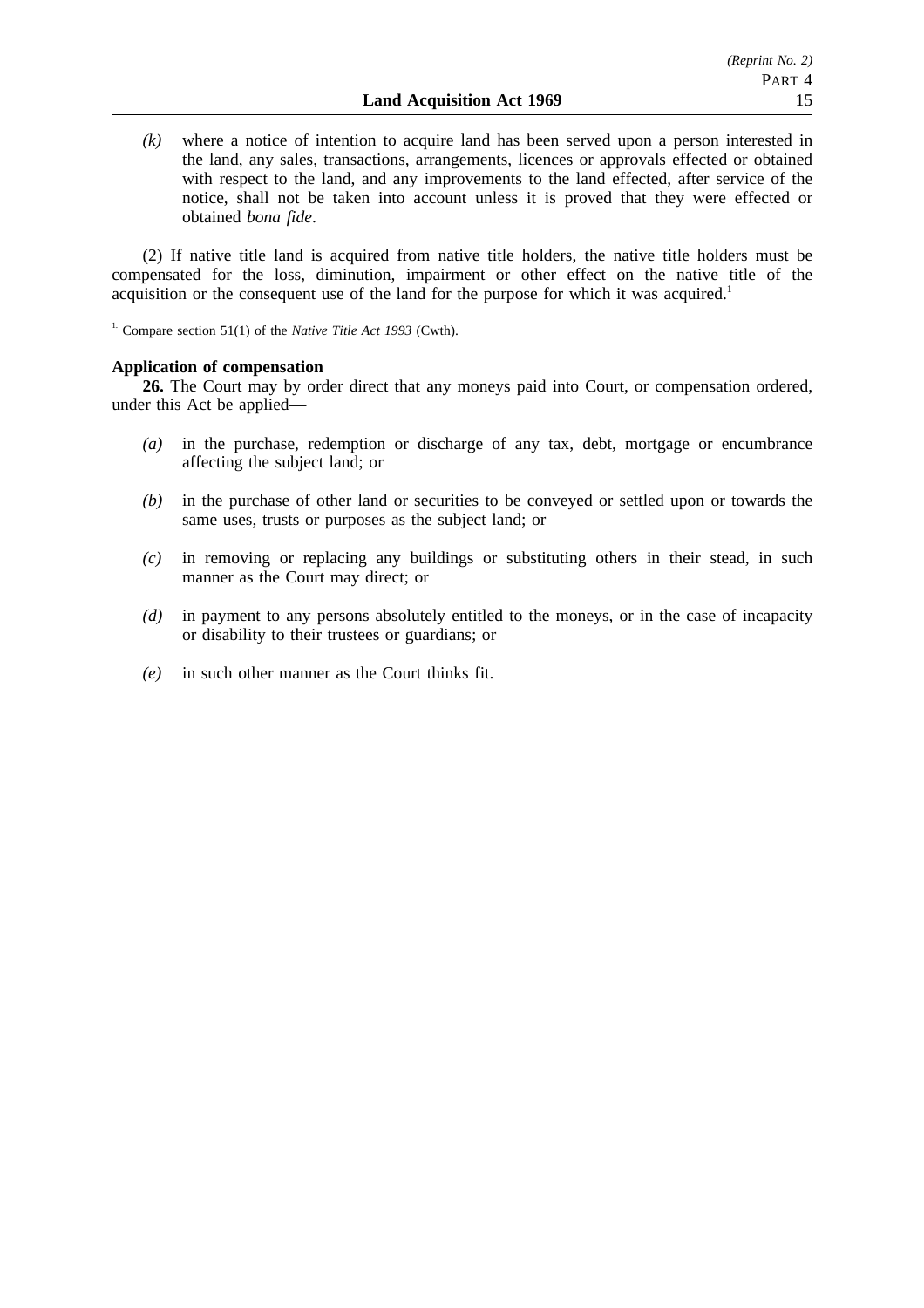## **PART 4A RE-HOUSING COMMITTEE**

### **Establishment of Committee**

**26A.** (1) There shall be for the purposes of this Act a Committee entitled the "Re-Housing Committee".

- (2) The Committee consists of five members appointed by the Governor of whom—
- *(a)* one (the chairperson) must be a person nominated by the Minister for Family and Community Services; and
- *(b)* one must be a person with expertise in Aboriginal housing nominated by the Minister for Aboriginal Affairs; and
- *(c)* one must be a person nominated by the Treasurer; and
- *(d)* one must be a person nominated by the Minister for Transport; and
- *(e)* one must be a person nominated by the Minister for the Environment and Natural Resources.

#### **Conditions on which members hold office**

**26B.** (1) Subject to this Act, a member of the Committee shall hold office for a term, not exceeding five years, fixed in the instrument of his appointment, and shall at the expiration of that term be eligible for re-appointment.

- (2) The office of a member of the Committee shall be vacated if—
- *(a)* the member dies or resigns, or his term of office expires; or
- *(b)* the person or body by whom he was nominated revokes the nomination; or
- *(c)* he is removed from office by the Governor.

(3) The Governor may remove a member of the Committee from office for any reason that he considers sufficient.

(4) The Governor may, subject to this Part, make such appointments as may be necessary to fill any vacancy occurring in the membership of the Committee.

#### **Remuneration, etc**.

**26C.** The members of the Committee shall be entitled to receive such remuneration, allowances and expenses as may be determined by the Governor.

#### **Procedure at meetings**

**26D.** (1) The chairman shall preside at any meeting of the Committee at which he is present.

(2) If the chairman is not present for any reason at a meeting of the Committee, the members present may elect one of their number to be chairman at that meeting.

(3) At any meeting of the Committee, three members shall constitute a quorum.

(4) Any decision of the Committee must be supported by the votes of at least three members of the Committee.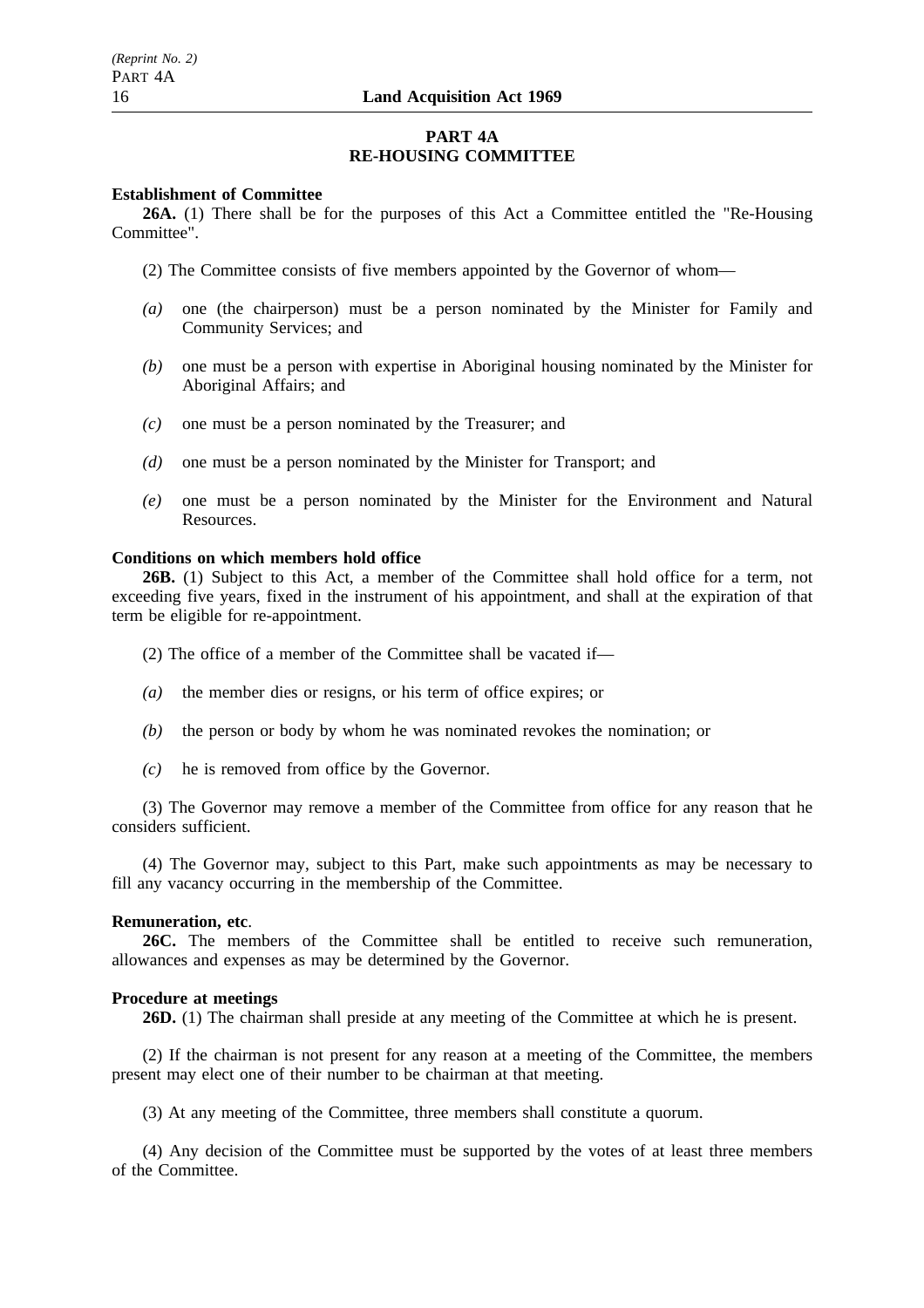(5) In the event of an equality of votes upon any matter, consideration of the matter shall be deferred until the next meeting of the Committee.

#### **Saving provision**

**26E.** (1) No act or proceeding of the Committee shall be invalid or illegal by reason only of a vacancy in the office of a member of the Committee.

(2) Every act or proceeding of the Committee shall, notwithstanding any defect in the appointment of a member or purported member of the Committee, be as valid and effectual as if that member, or purported member, had been validly and effectually appointed.

### **Officers and employees**

**26F.** (1) The Governor may, subject to, and in accordance with, the *Public Service Act 1967*, as amended, appoint a secretary to the Committee, and such other officers and servants as the Governor thinks fit.

- (2) The Committee may make use of the services—
- *(a)* of any officer of a department of the Public Service of the State with the consent of the Minister administering that department; or
- *(b)* of any officer or employee of the South Australian Housing Trust with the consent of the Trust.

### **Application to Committee**

**26G.** (1) If land constituting or including a place of residence is, or is to be, acquired under this Act, this section applies to the acquisition of the land.

(2) A person who, when the notice of intention to acquire the land was given, genuinely used the land as a place of residence is entitled to make an application for assistance under this section before, or within three months after, the acquisition of the land.

(3) An application under this section must be made in writing and in a form determined by the Committee and must set out in detail—

- *(a)* the grounds upon which assistance is sought from the Committee; and
- *(b)* the nature and extent of the assistance that the applicant seeks from the Committee.

(4) The Committee may, after consideration of an application under this section and after making such inquiries and obtaining such reports as it considers necessary—

- *(a)* make arrangements with any department or instrumentality of the Government of the State, or with any other person or body of persons, by means of which the applicant will be re-housed in a satisfactory social environment or any other social problems arising from the acquisition will be overcome or ameliorated; or
- *(b)* recommend to the Authority that a grant of moneys, or other financial assistance, be given to the applicant for the purpose of enabling him to obtain accommodation in a satisfactory social environment or for the purpose of overcoming or ameliorating any other social problems arising from the acquisition.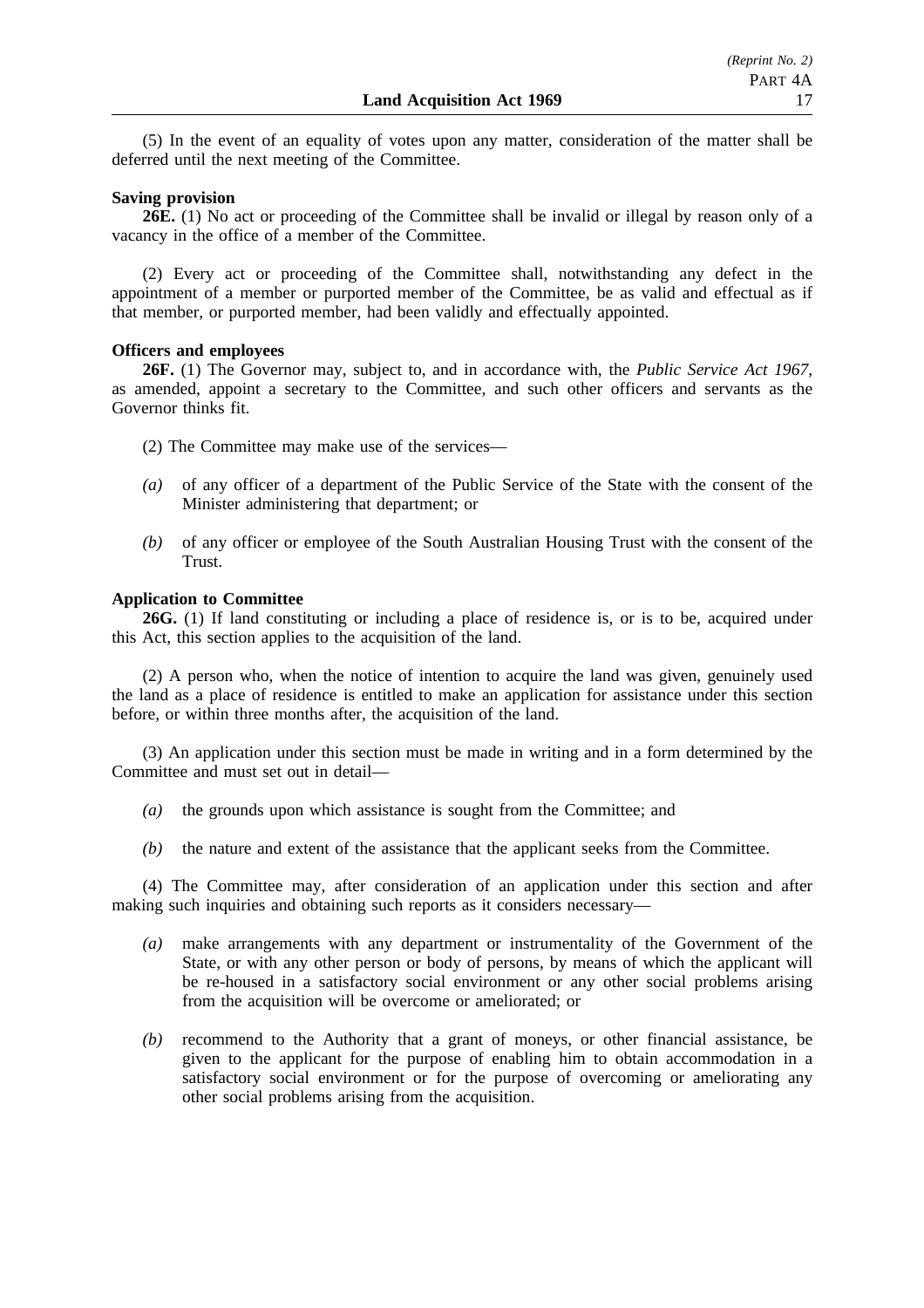(5) An arrangement requiring the expenditure of moneys or a recommendation for a grant of moneys, or other financial assistance shall not be made under subsection (4) of this section unless the proposed arrangement or recommendation has been submitted to, and approved by, the Treasurer.

(6) The Committee may rescind any arrangement or recommendation under this section if the Authority does not proceed with the acquisition in respect of which assistance was sought under this section.

(7) The Authority shall be liable for the payment of any amount required to implement, or give effect to, an arrangement or recommendation approved under subsection (5) of this section.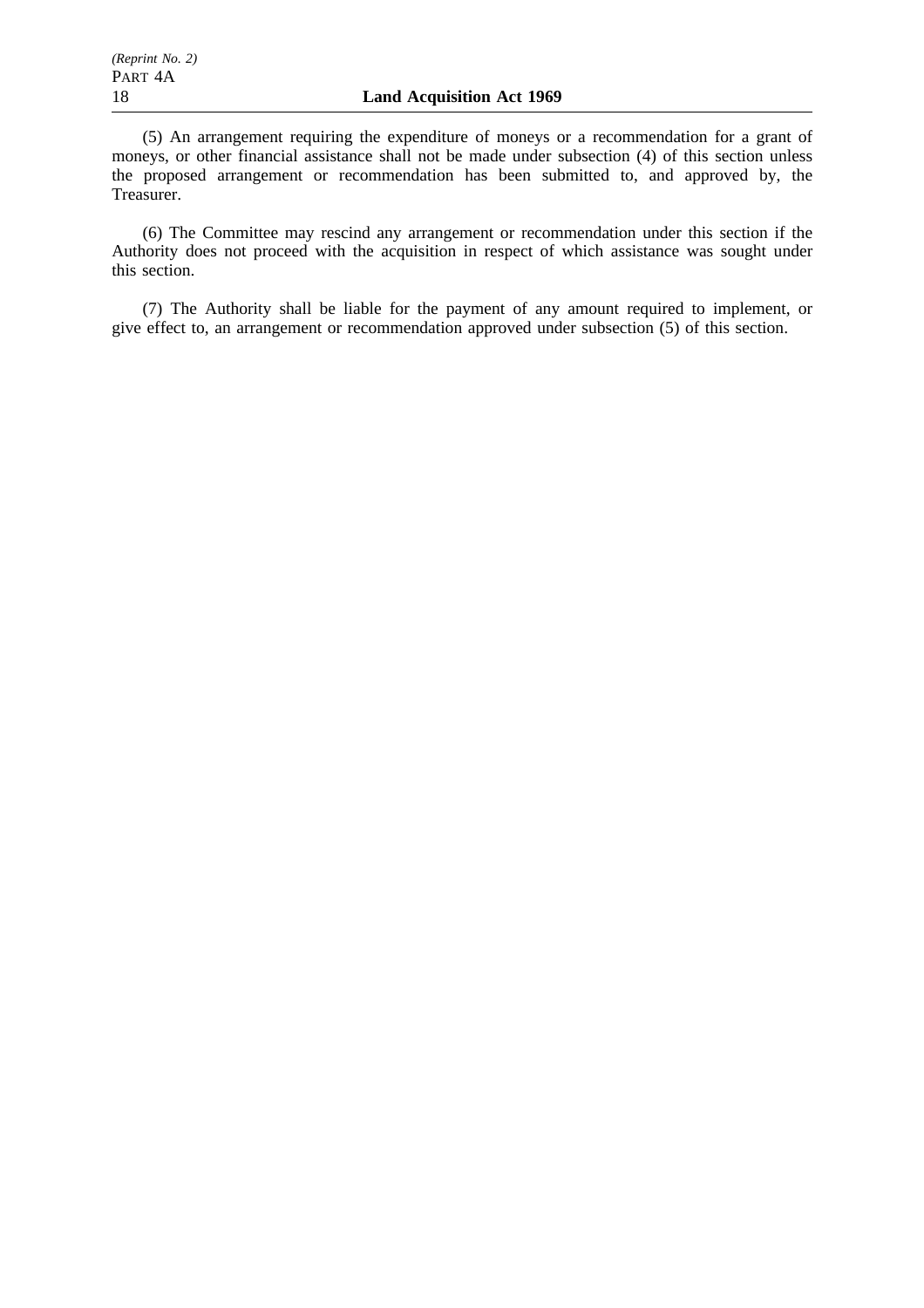## **PART 5**

## **POWERS OF ENTRY AND TEMPORARY OCCUPATION**

## **Powers of entry**

**27.** (1) For the purposes of this Act, or the special Act, the Authority or any person authorised in writing by the Authority, may—

- *(a)* enter and remain upon any land with any assistants, vehicles, machinery or equipment; and
- *(b)* affix or establish any trigonometrical stations, survey pegs, marks or poles and from time to time alter, remove, re-instate, or remove them; and
- *(c)* dig or bore into the land.
- (2) Before the Authority enters land under subsection (1), the Authority must—
- *(a)* in the case of native title land—give notice as required by this Part and comply with any other applicable requirements of this Part; $<sup>1</sup>$  or</sup>
- *(b)* in any other case—give the occupier, or if there is no occupier, the owner, at least seven days' notice of the entry and the nature of the work to be carried out on the land.
- (3) A person who—
- *(a)* wilfully and without authorisation from the Authority, interferes with any trigonometrical stations, survey pegs, marks or poles; or
- *(b)* wilfully obstructs any person acting in accordance with this section,

shall be guilty of an offence and liable to a penalty not exceeding two hundred dollars.

 $<sup>1</sup>$ . See section 28A.</sup>

## **Temporary occupation**

**28.** (1) The Authority may temporarily occupy and use any land to which this section applies for purposes authorised by an Act and may—

- *(a)* take therefrom any stone, gravel, earth or other material; or
- *(b)* deposit any material on the land; or
- *(c)* make cuttings or excavations on the land; or
- *(d)* make and use roads on the land; or
- *(e)* manufacture on the land any materials required for those purposes; or
- *(f)* erect workshops, sheds and buildings of a temporary character on the land.

(2) Before the Authority enters into temporary occupation of land under subsection (1), the Authority must—

*(a)* in the case of native title land—give notice as required by this Part and comply with any other applicable requirements of this Part; $<sup>1</sup>$  or</sup>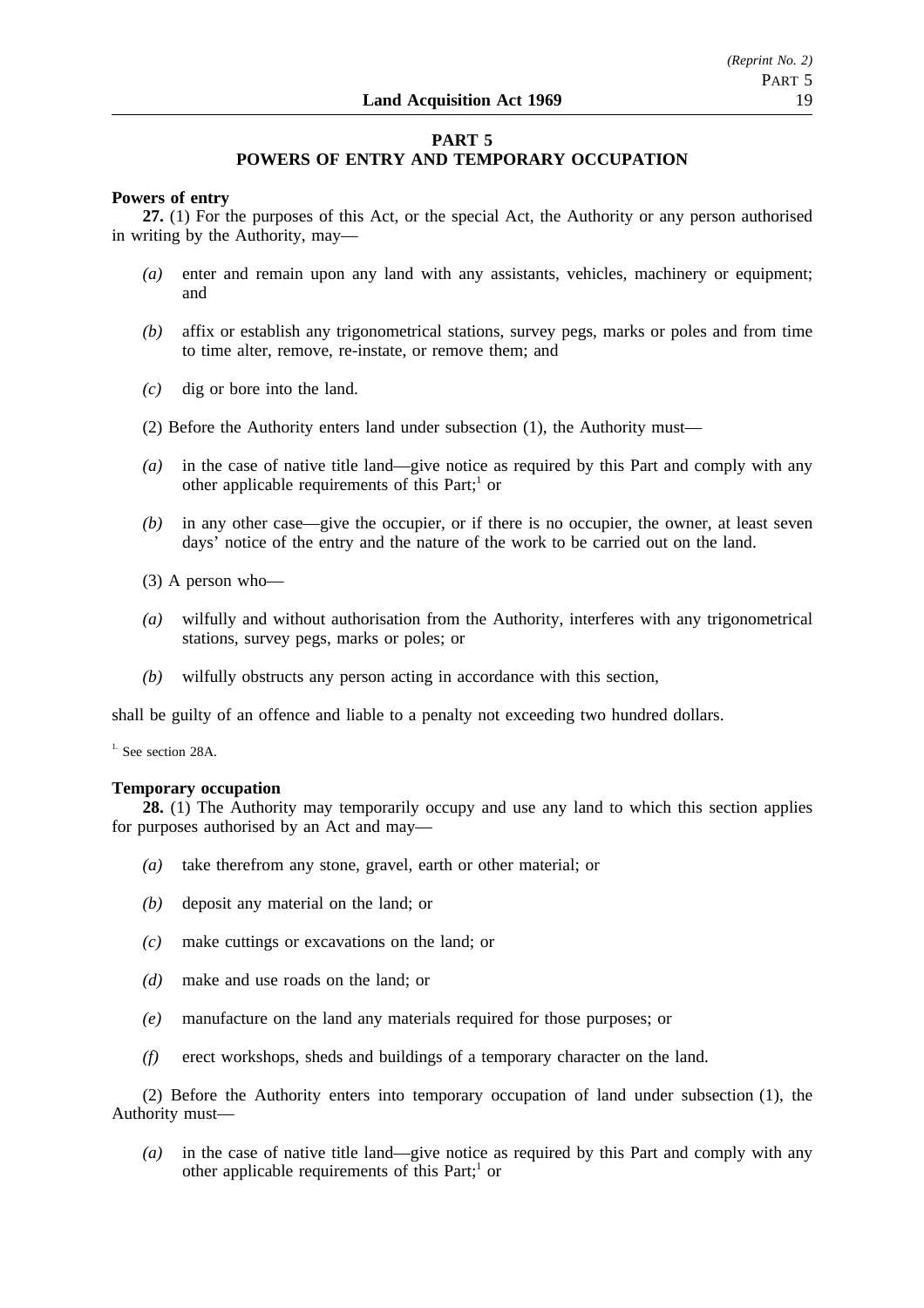*(b)* in any other case—give the occupier, or if there is no occupier, the owner, at least seven days' notice of the entry and the nature of the work to be carried out on the land.

(3) A person interested in the land may apply to the Court for an order that the Authority acquire his interest in the land.

(4) The Court, if it is satisfied that it is just to do so may order the Authority to acquire the interest upon such terms and conditions as may be determined by the Court, and may make such incidental or consequential orders as the Court thinks fit.

- (5) The land to which this section applies is land that is—
- *(a)* within 500 metres of the boundaries of land acquired under this Act; and
- *(b)* is not a garden, orchard or plantation attached or belonging to a house, or a park, planted walk, avenue or ground ornamentally planted; and
- *(c)* is not within 500 metres of a place genuinely used as a place of residence.

<sup>1.</sup> See section 28A.

#### **Exercise of powers under this Part in relation to native title land**

**28A.** (1) Before the Authority, or a person authorised by the Authority, enters native title land to exercise a power conferred by this Part, the Authority must give written notice of the intended entry and the nature of the work to be carried out on the land to all who hold or may hold native title in the land. $<sup>1</sup>$ </sup>

- (2) The notice must be given—
- *(a)* if the intended exercise of powers involves the removal of minerals from the land, or substantial interference with the land or its use or enjoyment—at least two months before entry;
- *(b)* in other cases—at least seven days before entry.

(3) If the intended exercise of powers will involve the removal of minerals from the land, or substantial interference with the land or its use or enjoyment, the Authority must negotiate in good faith with the native title parties in an attempt to reach agreement on the conditions on which the Authority may enter and use the land.

#### *Explanatory note—*

The **native title parties** are the persons who are, at the end of the period of two months from when notice is given under subsection (1), registered under the law of the State or the Commonwealth as holders of, or claimants to, native title in the land. The negotiations are to be conducted with the registered representatives of those persons.

(4) However, negotiation is not required under subsection (3) if, at the end of two months from when notice is given under subsection (1), there are no native title parties.

(5) If any of the negotiating parties requests the ERD Court to do so, the Court must mediate among the parties to assist in obtaining their agreement.

(6) If agreement is not reached between the Authority and the native title parties within six months after notice is given under subsection (1), either party may apply to the ERD Court for a resolution of the matters in dispute.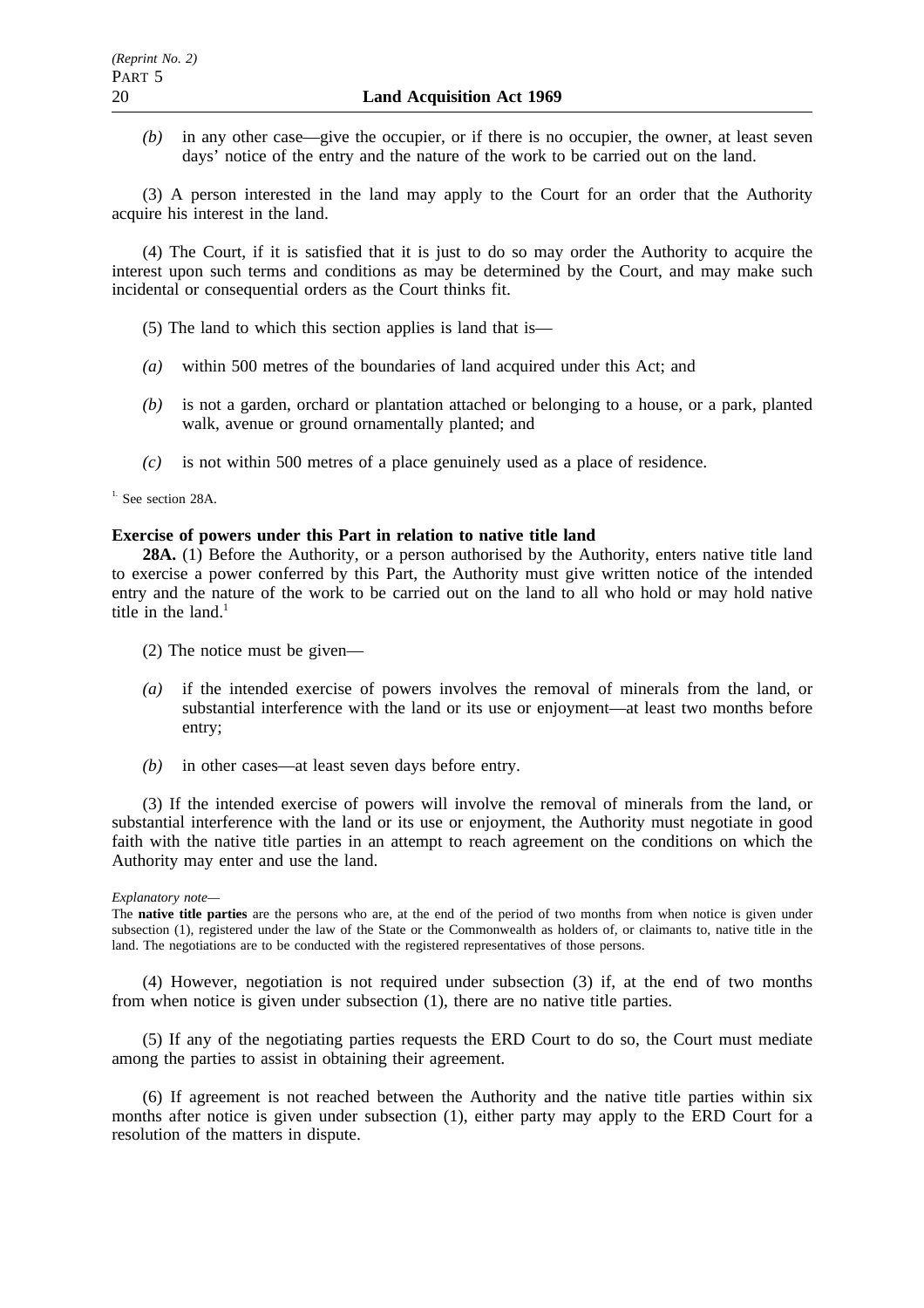(7) On an application under this section, the ERD Court may decide whether the Authority may enter the land and, if so, determine the conditions on which the Authority may enter the land and exercise powers conferred by this Part.

(8) A determination under subsection (7) is enforceable in the same way as an agreement.

<sup>1.</sup> For method of service see Part 5 *Native Title (South Australia) Act 1994*.

## **Compensation for entry or temporary occupation**

**29.** (1) A person interested in land that is entered or temporarily occupied pursuant to this Part may, at any time before the expiration of three months from the day on which the Authority, or any person authorised by the Authority, was last in occupation of, or upon, the land, by notice in writing served upon the Authority, claim compensation.

(2) If after the expiration of three months from the day on which a notice was served under subsection (1) of this section, the Authority and the claimant are not agreed upon the amount of compensation that should be paid, either the Authority or the claimant may refer the matter to the Court for determination.

(3) The Court shall, upon the reference of any such matter, determine the amount of compensation that should be paid by the Authority, and order the payment of that amount to the claimant.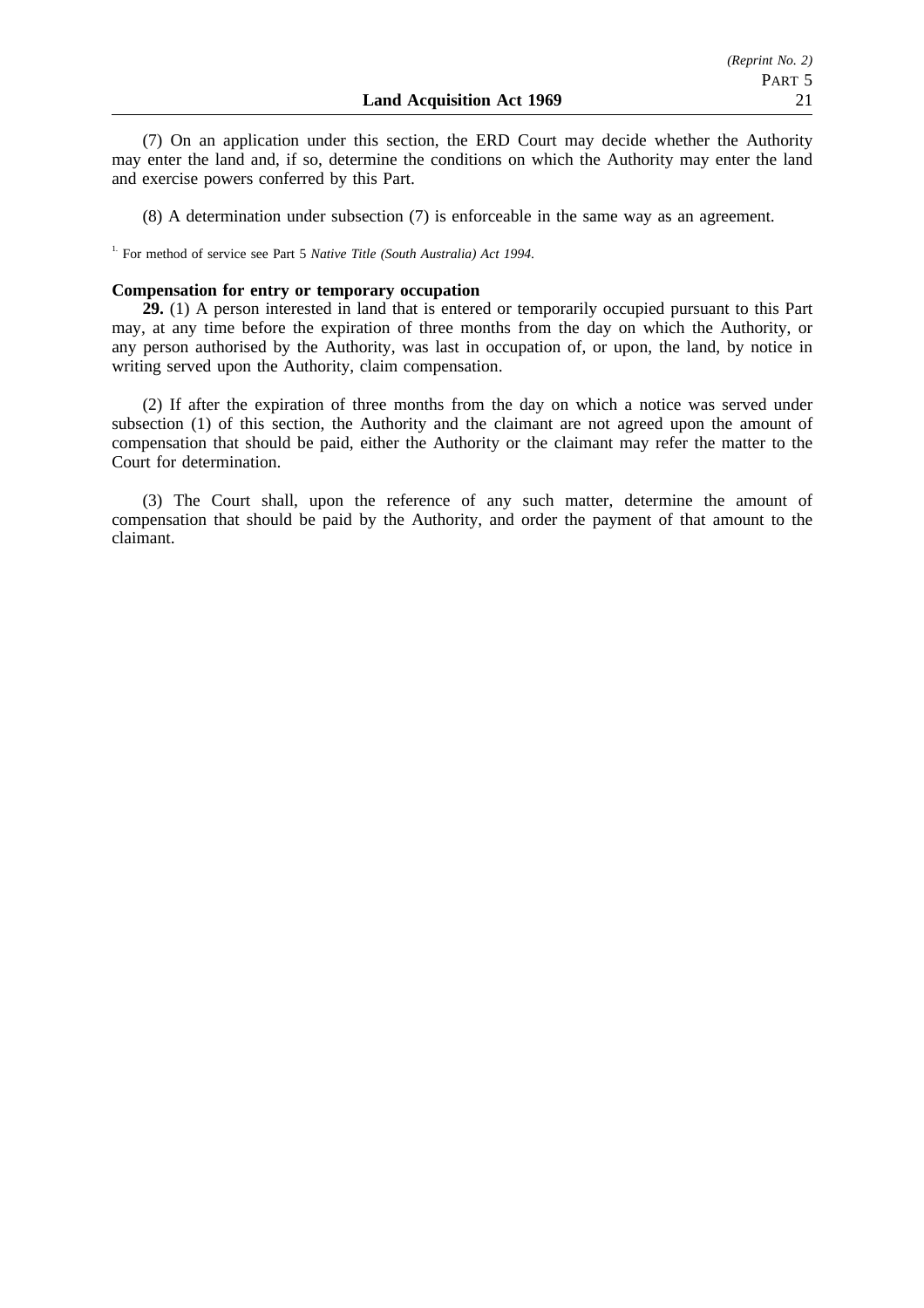## **PART 6 MISCELLANEOUS**

## **Powers of inspection**

**30.** (1) The Authority may, by notice in writing served upon any person, require him to deliver up for the inspection of the Authority, any specified document in his possession or power evidencing the interest of any person in land required for purposes authorised by an Act or any other specified record, account, or document in his possession or power relating to any such land.

(2) A person who fails to comply with a notice served under subsection (1) of this section within the time specified in the notice shall be guilty of an offence and liable to a penalty not exceeding two hundred dollars.

## **Giving of notice and other documents**

**31.** (1) A notice or other document is validly given to, or served on, a person under this Act if—

- *(a)* served personally or by post on the person; or
- *(b)* if the identity or whereabouts of the person is not known to the Authority—
	- (i) by publication of the contents of the notice or document in a newspaper circulating generally throughout the State; or
	- (ii) by affixing the notice or document in a prominent position on the land to which it relates. $<sup>1</sup>$ </sup>

\*\*\*\*\*\*\*\*\*\*

(3) A notice or other document may be served upon the Authority by sending it by post to the Authority at its office, or to the office of such person as the Authority may authorise to receive the notice or document on its behalf.

<sup>1.</sup> For method of service on persons who hold or may hold native title in land see Part 5 *Native Title (South Australia) Act 1994*.

## **Persons of limited juristic capacity**

**32.** (1) Where the juristic capacity of a claimant (not being a body corporate) is limited in any way, any amount of compensation payable in respect of land in which he was interested must be approved by the Court.

(2) If an amount of compensation is not approved as required by subsection (1) of this section, an application may, notwithstanding any other provision of this Act, be made at any time to the Court by or on behalf of the claimant, and the Court may order the Authority to pay further compensation to the claimant.

## **Interest**

**33.** Where the Authority agrees with a claimant or is ordered to pay a greater amount of compensation than the amount paid into Court in respect of the acquisition of any land, the Authority must also pay the additional sum that would have accrued (whether as interest or otherwise) had the amount agreed or ordered been paid into Court instead.

\*\*\*\*\*\*\*\*\*\*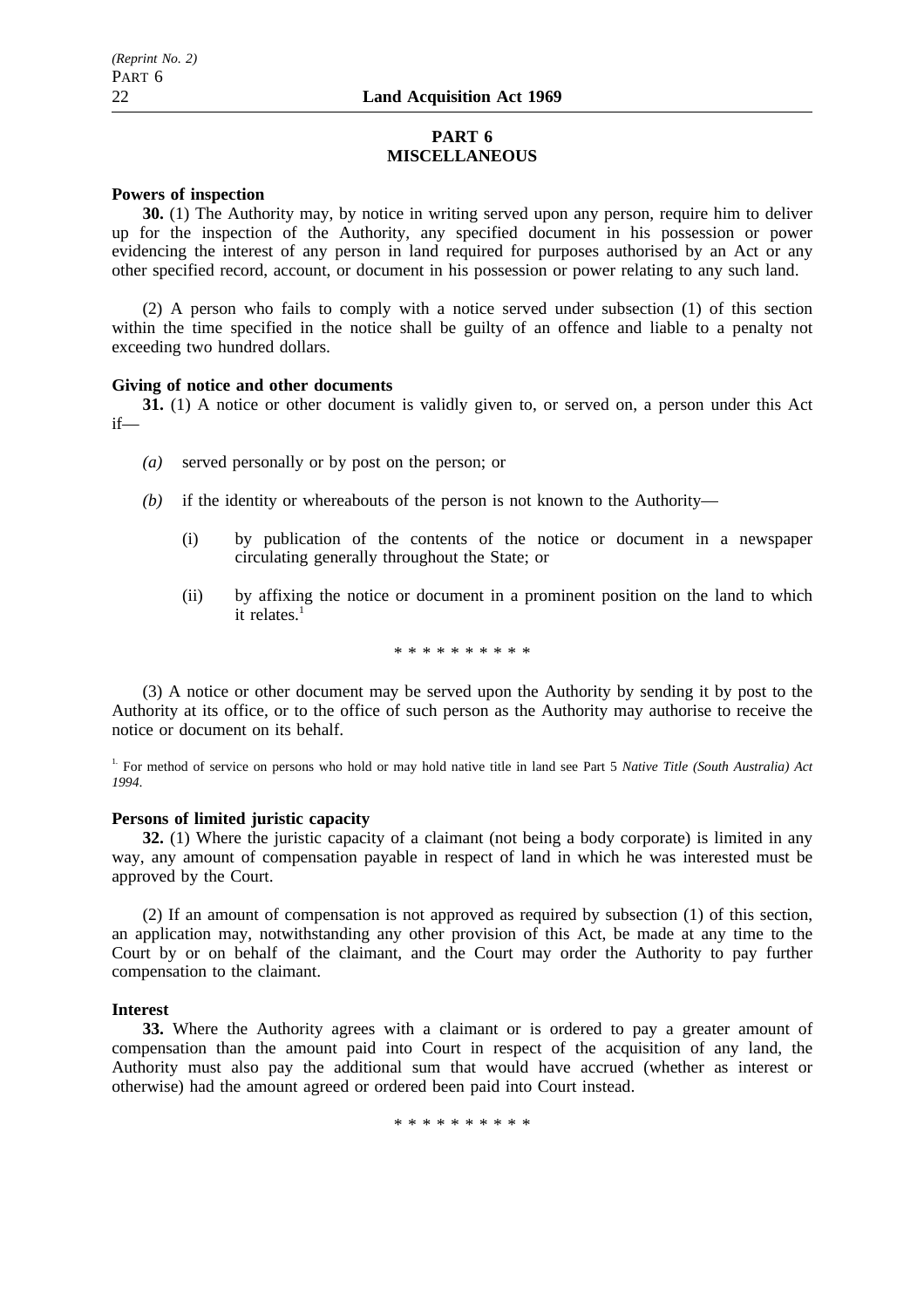### **Authority may dispose of surplus land**

**35.** The Authority may sell, lease, or otherwise deal with or dispose of any land acquired pursuant to this Act that it does not require for purposes authorised by an Act.

#### **Costs**

**36.** In any proceedings under this Act the Court may award such costs as it thinks proper, but, in making an order for costs, shall, where it is, in the opinion of the Court, appropriate to do so, take into consideration—

- *(a)* the amount of compensation awarded by the Court as compared with the amount (if any) offered by the Authority; and
- *(b)* the extent to which, in the opinion of the Court, the proceedings have arisen from, or been affected by—
	- (i) unreasonable conduct on the part of the claimant or the Authority; or
	- (ii) an excessive claim by the claimant or unduly depressed offer by the Authority.

#### **Summary of procedure**

**37.** Proceedings for offences against this Act shall be disposed of summarily.

#### **Regulations**

**38.** The Governor may make such regulations as are contemplated by this Act, or as he deems necessary or expedient for the purposes of this Act, and, without limiting the generality of the foregoing, those regulations may—

- *(a)* prescribe the form of any notice or document for the purposes of this Act; and
- *(b)* prescribe any rate of interest or rate of rental for the purposes of this Act; and
- *(c)* prescribe the terms and conditions of any tenancy at will under section 24 of this Act; and
- *(d)* provide for a penalty, not exceeding one hundred dollars, recoverable summarily, for breach of, or non-compliance with, any regulation.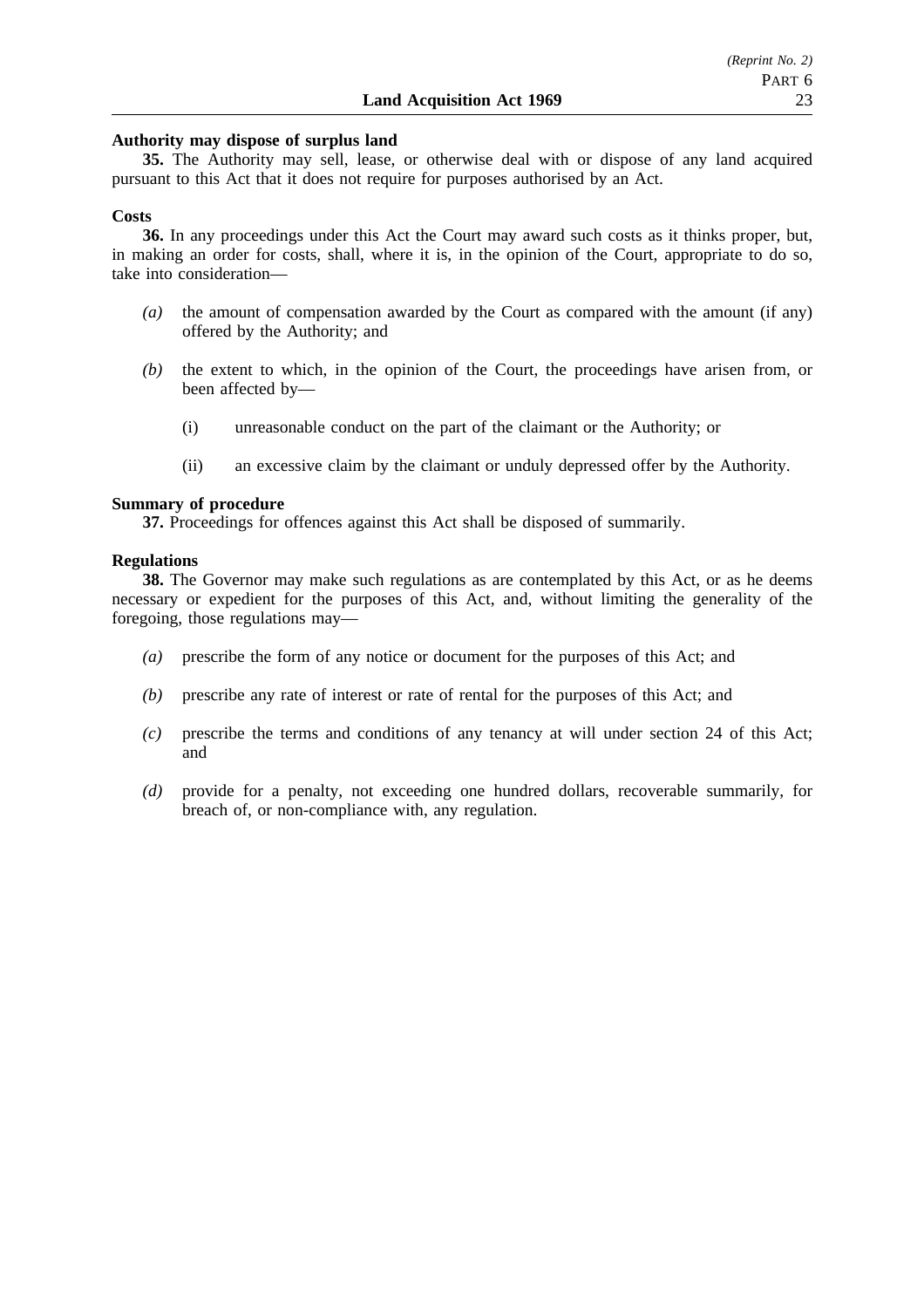## **APPENDIX**

#### **LEGISLATIVE HISTORY**

Legislative history prior to 3 February 1976 appears in marginal notes and footnotes included in the consolidation of this Act contained in Volume 5 of The Public General Acts of South Australia 1837-1975 at page 462.

Legislative history since 3 February 1976 (**entries in bold type indicate amendments incorporated since the last reprint**) is as follows:

**Long title:** substituted by 87, 1994, s. 3<br>Section 3: substituted by 87, 1994, s. 3 **Section 3: substituted by 87, 1994, s. 4** Sections 4 and 5: **repealed by 87, 1994, s. 4 Section 6: redesignated as s. 6(1) by 87, 1994, s. 5(f) definition of "authorised undertaking" repealed by 87, 1994, s. 5(a) definition of "Authority" inserted by 87, 1994, s. 5(a) definition of "Court" inserted by 87, 1994, s. 5(b) definition of "ERD Court" inserted by 87, 1994, s. 5(b) definition of "interest" substituted by 87, 1994, s. 5(c) definition of "native title, "native title holder" and "native title land" inserted by 87, 1994, s. 5(d) definition of "Registrar" inserted by 87, 1995, s, 5(d) definition of "registered representative" inserted by 87, 1994, s. 5(d) definition of "special Act" inserted by 87, 1994, s. 5(d) definitions of "the Authority", "the Court", "the Registrar", "the special Act" and "undertaking" repealed by 87, 1994, s. 5(e) Section 6(2):** inserted by 87, 1994, s. 5(f) **Section 7(1): amended by 87, 1994, s. 6(a) Section 7(1a):** inserted by 87, 1994, s. 6(b)<br>Section 7(2): **impairs and all properties** and approximated by 87, 1994, s. 6(c) **Section 7(2):** amended by 87, 1994, s. 6(c)<br> **Section 10(1) and (2):** substituted by 87, 1994, s. 7( **Section 10(1) and (2): substituted by 87, 1994, s. 7(a) Section 10(4):** substituted by 87, 1994, s. 7(b)<br>Section 10(5): inserted by 87, 1994, s. 7(b) **Section 10(5):** inserted by 87, 1994, s. 7(b)<br>Section 11: substituted by 87, 1994, s. 8 **Section 11: substituted by 87, 1994, s. 8** Section 12: substituted by 87, 1994, s. 9 Section 15(3) - (7): substituted by 87, 1994, s. 10 **Section 16(1):** substituted by 87, 1994, s. 11(a) **Section 16(1a): inserted by 87, 1994, s. 11(a) Section 16(2):** substituted by 87, 1994, s. 11(a) **Section 16(3a) and (3b):** inserted by 87, 1994, s. 11(b) **Section 16(5):** substituted by 87, 1994, s. 11(c) **Section 16(6):** inserted by 87, 1994, s. 11(c) **Section 17: Section 17: redesignated as s. 17(1) by 87, 1994, s. 12 Section 17(2):** inserted by 87, 1994, s. 12 **Part 4 heading:** substituted by 87, 1994, s. 13 **Part 4 Division 1 heading: inserted by 87, 1994, s. 14** Sections 18 and 19: substituted by 87, 1994, s. 14 **Section 20: amended by 71, 1990, s. 3; <b>substituted by 87, 1994, s. 14 Sections 21 and 22: Sections 21 and 22: Sections 21 and 22: Sections 2. For all states and Sections 2. For all states in the set of and section 2. In the set of and section 3. The set of and set of**  $\theta$  **set of**  $\theta$  **inserted by 87, 1994, s. 14 Section 23:** substituted by 87, 1994, s. 14 **Sections 23A - 23D: inserted by 87, 1994, s. 14 Section 25: amended and redesignated as s. 25(1) by 87, 1994, s. 15 Section 25(2):** inserted by 87, 1994, s. 15(c) Section 26A(2): substituted by 87, 1994, s. 16 **Section 26G(1) and (2): substituted by 87, 1994, s. 17 Section 27(2): Section 27(2): Substituted by 87, 1994, s. 18 Section 28(1):** amended by 87, 1994, s. 19(a), (b)<br>Section 28(2): substituted by 87, 1994, s. 19(c) **Section 28(2): substituted by 87, 1994, s. 19(c) Section 28(5):** amended by 87, 1994, s. 19(d), (e) **Section 28A:** inserted by 87, 1994, s. 20<br>Section 30(1): **inserted** by 87, 1994, s. 21 **Section 30(1): amended by 87, 1994, s. 21 Section 31(1):** substituted by 87, 1994, s. 22 **Section 31(2): Section 33: repealed by 87, 1994, s. 22**<br>**Section 33: substituted** by 71, 1990, s. 4 substituted by  $71, 1990, s. 4$ Section 34: **repealed by 87, 1994, s. 23**